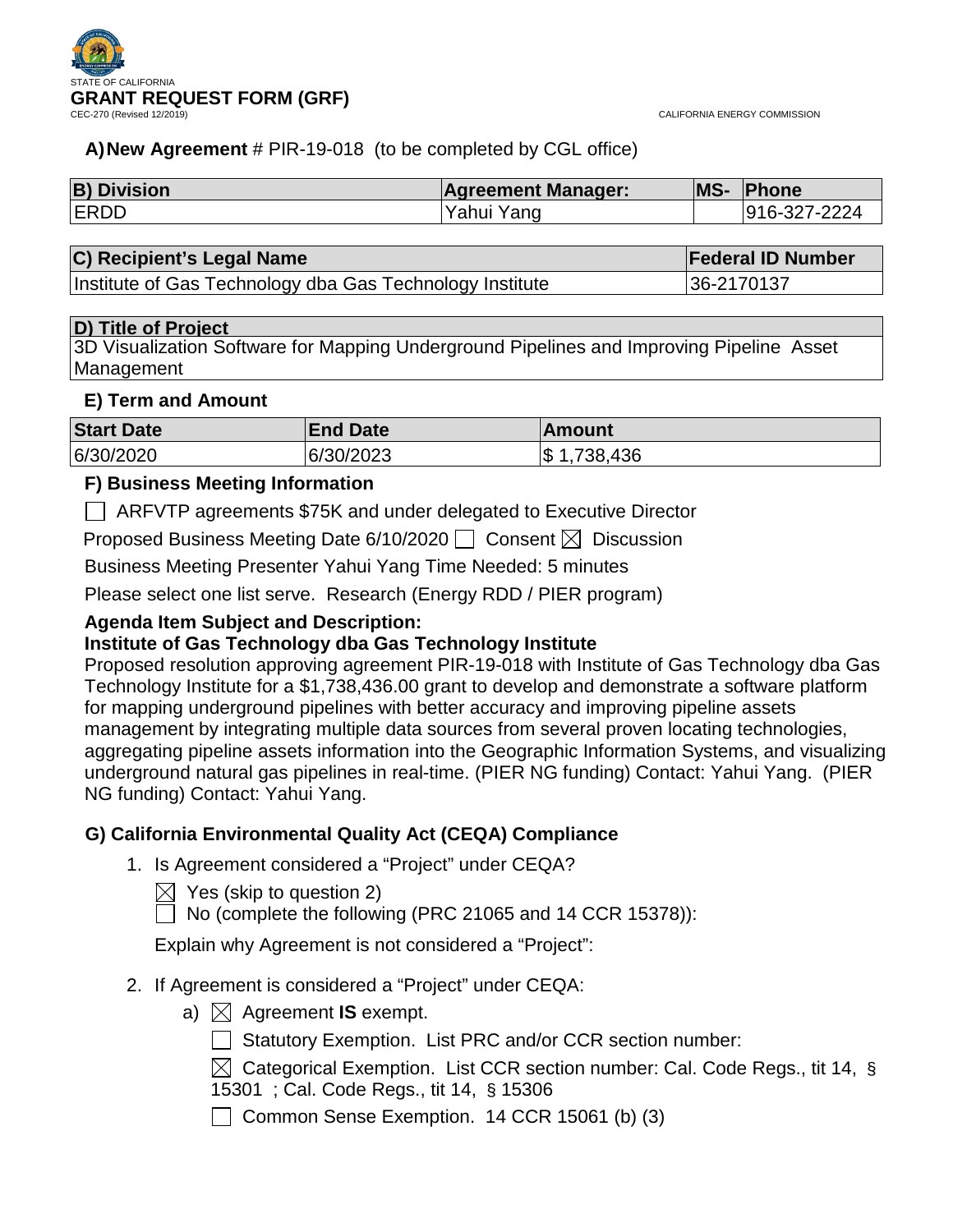

CALIFORNIA ENERGY COMMISSION

Explain reason why Agreement is exempt under the above section: Categorical exemption section 15301 exempts projects consisting of the operation, repair, maintenance, permitting, leasing, licensing, or minor alteration of existing structures, facilities, mechanical equipment, or topographical features involving negligible or no expansion of existing or former use. This project is exempt under 15301: Existing Facilities, because it will demonstrate a mapping software tool at existing pipeline facilities. Project activities involve operation of existing pipeline facilities with no expansion of existing or former use. This project is also exempt under categorical exemption section 15306: Information collection, as the project will collect data of natural gas pipelines in real-time. This project will not result in a serious or major disturbance to an environmental resource.

b) Agreement **IS NOT** exempt. (consult with the legal office to determine next steps)

Check all that apply

 $\Box$  Initial Study

 $\Box$  Negative Declaration

**Mitigated Negative Declaration** 

Environmental Impact Report

Statement of Overriding Considerations

## **H) List all subcontractors (major and minor) and equipment vendors:** (attach additional sheets as necessary)

| Legal Company Name:                       | <b>Budget</b> |
|-------------------------------------------|---------------|
| Trident Environmental & Engineering, Inc. | \$95,015      |
|                                           |               |

## **I) List all key partners: (attach additional sheets as necessary)**

| Company<br>Name:<br>່ <sup>o</sup> 0ar ບ |  |
|------------------------------------------|--|
|                                          |  |

## **J) Budget Information**

| <b>Funding Source</b> | <b>Funding Year of</b><br>Appropriation | <b>Budget List</b><br><b>Number</b> | Amount                 |
|-----------------------|-----------------------------------------|-------------------------------------|------------------------|
| NG Subaccount, PIERDD | 18-19                                   | 501.001M                            | $\frac{1}{31.577,114}$ |
| NG Subaccount, PIERDD | $20 - 21$                               | 501.0010                            | \$161,322              |

R&D Program Area: ESRO: ETSI TOTAL: \$1,738,436

Explanation for "Other" selection

Reimbursement Contract #: Federal Agreement #: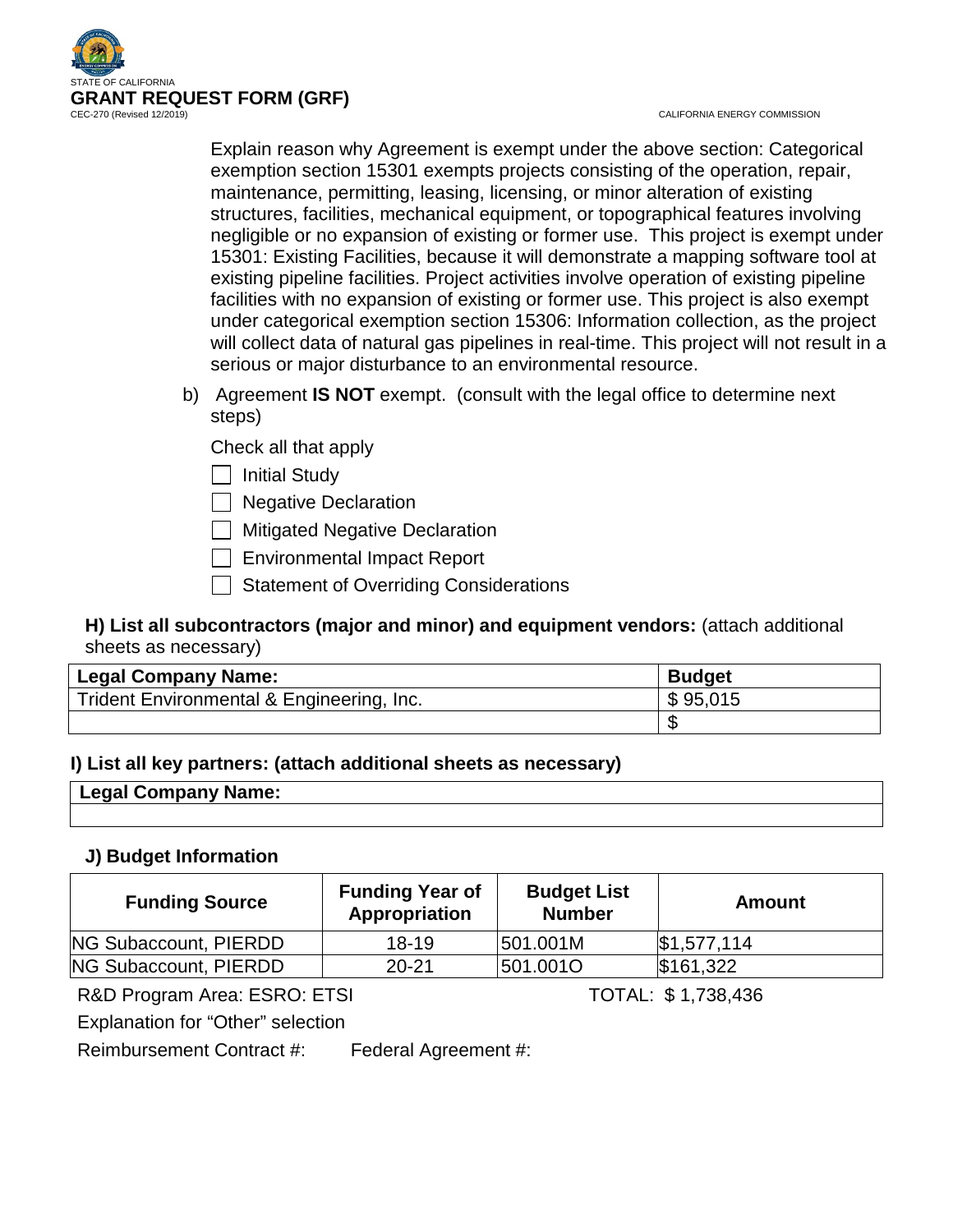

CALIFORNIA ENERGY COMMISSION

# **K) Recipient's Contact Information 1. Recipient's Administrator/Officer** Name: Kate Jauridez Address: 1700 S Mount Prospect Rd City, State, Zip: Des Plaines, IL 60018-1804 Phone: 847-768-0905 E-Mail: Kate.Jauridez@gastechnology.org **L) Selection Process Used**   $\boxtimes$  Competitive Solicitation Solicitation #: GFO-19-502p2

 $\Box$  First Come First Served Solicitation Solicitation #:

**\_\_\_\_\_\_\_\_\_\_\_\_\_\_\_\_\_\_\_\_\_\_\_\_\_\_\_ \_\_\_\_\_\_\_\_\_\_\_\_\_\_**

## **M) The following items should be attached to this GRF**

- 1. Exhibit A, Scope of Work  $\boxtimes$  Attached
- 2. Exhibit B, Budget Detail  $\boxtimes$  Attached
- 3. CEC 105, Questionnaire for Identifying Conflicts  $\boxtimes$  Attached
- 4. Recipient Resolution  $\boxtimes$  N/A  $\Box$  Attached
- 5. CEQA Documentation  $\Box$  N/A  $\boxtimes$  Attached
- 

**Agreement Manager Date**

**\_\_\_\_\_\_\_\_\_\_\_\_\_\_\_\_\_\_\_\_\_\_\_\_\_\_\_ \_\_\_\_\_\_\_\_\_\_\_\_\_\_ Office Manager Date** 

**\_\_\_\_\_\_\_\_\_\_\_\_\_\_\_\_\_\_\_\_\_\_\_\_\_\_\_ \_\_\_\_\_\_\_\_\_\_\_\_\_\_ Deputy Director Date** 

**2. Recipient's Project Manager**

Name: Shannon Katcher Address: 1700 S Mount Prospect Rd City, State, Zip: Des Plaines, IL 60018-1804 Phone: 847-544-3492

E-Mail: skatcher@gti.energy

- 
- 
- 
- 
-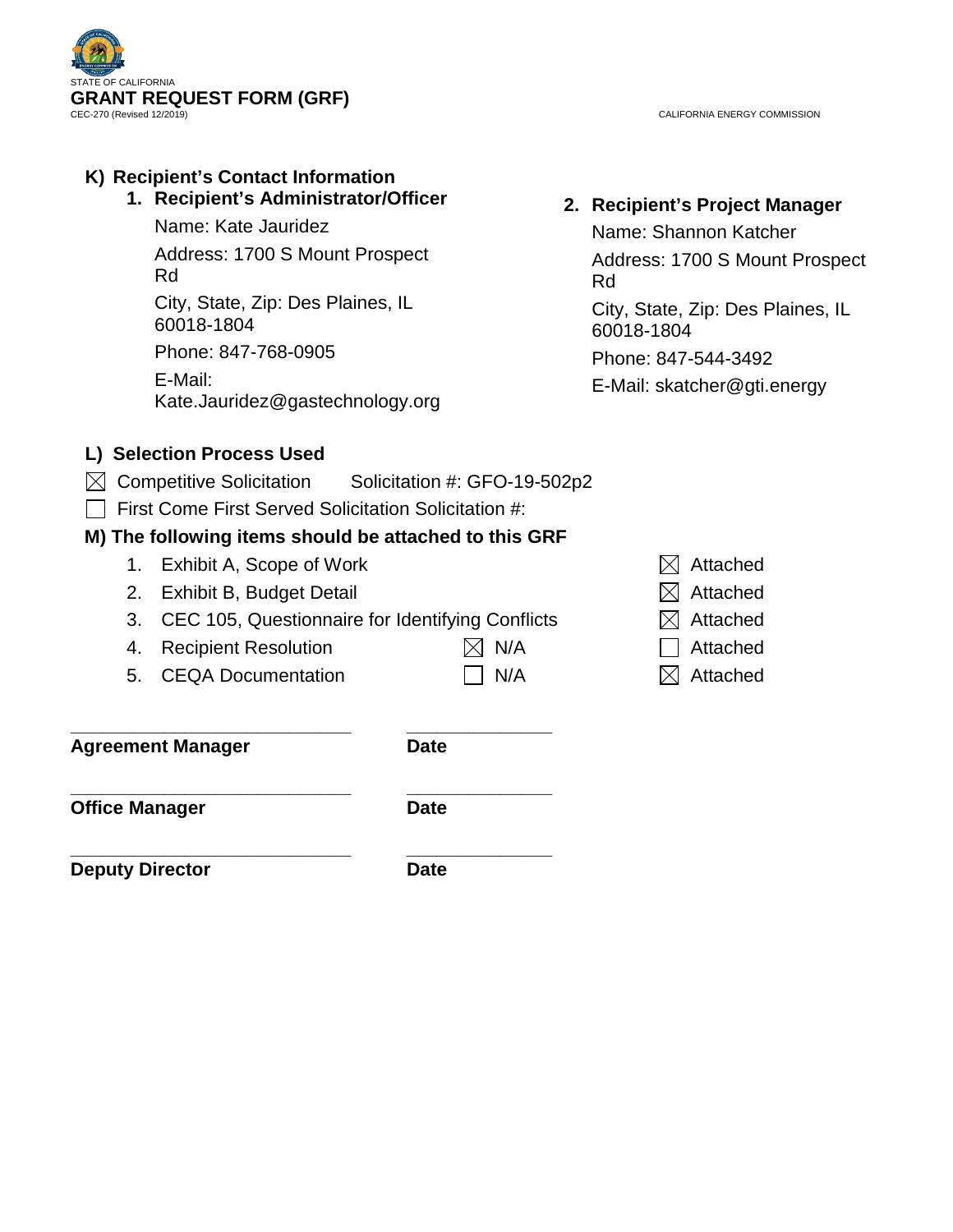## **I. TASK ACRONYM/TERM LISTS**

## **A. Task List**

| Task # | CPR <sup>1</sup> | <b>Task Name</b>                                             |
|--------|------------------|--------------------------------------------------------------|
|        |                  | <b>General Project Tasks</b>                                 |
|        |                  | Analysis and Evaluation of Participating Locate Data Sources |
| 3      | Χ                | Software System Requirements and Design                      |
| 4      |                  | Cloud-Based and Field-Based Software System Development      |
| 5      | $\times$         | <b>Software System Testing</b>                               |
| 6      | Χ                | <b>Pilot Demonstration and Analysis</b>                      |
|        |                  | <b>Evaluation of Project Benefits</b>                        |
| 8      |                  | Technology/Knowledge Transfer Activities                     |
| 9      |                  | <b>Production Readiness Plan</b>                             |

## **B. Acronym/Term List**

| <b>Acronym/Term</b> | <b>Meaning</b>                             |
|---------------------|--------------------------------------------|
| 3D                  | Three-dimensional                          |
| <b>CAM</b>          | <b>Commission Agreement Manager</b>        |
| CAO                 | <b>Commission Agreement Officer</b>        |
| <b>CPR</b>          | <b>Critical Project Review</b>             |
| <b>GIS</b>          | Geographic Information Systems             |
| <b>GNSS</b>         | <b>Global Navigation Satellite Systems</b> |
| <b>KPI</b>          | Key Performance Indicators                 |
| <b>TAC</b>          | <b>Technical Advisory Committee</b>        |

#### **II. PURPOSE OF AGREEMENT, PROBLEM/SOLUTION STATEMENT, AND GOALS AND OBJECTIVES**

### **A. Purpose of Agreement**

The purpose of this Agreement is to develop and demonstrate a software platform for mapping underground pipelines with better accuracy and improving pipeline assets management by integrating multiple data sources from several proven locating technologies, aggregating pipeline assets information into the Geographic Information Systems (GIS) database, and visualizing underground natural gas pipelines in real-time.

## **B. Problem/Solution Statement**

### **Problem**

The safety and integrity of underground natural gas pipelines rely on the availability and accuracy of pipeline location information. According to the Common Ground Alliance (CGA), improperly

<span id="page-3-0"></span> $\overline{a}$ <sup>1</sup> Please see subtask 1.3 in Part III of the Scope of Work (General Project Tasks) for a description of Critical Project Review (CPR) Meetings.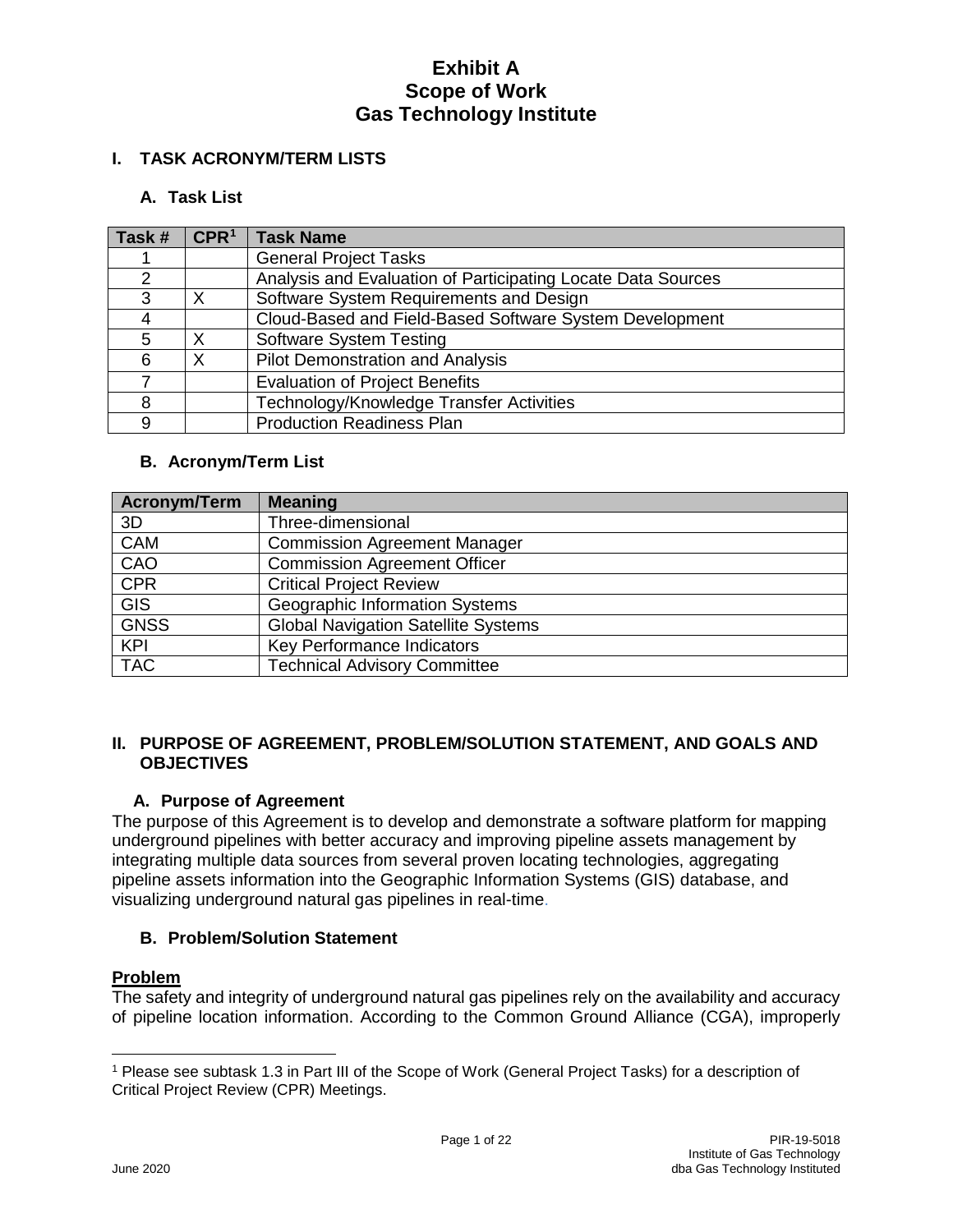located or undetected subsurface utilities has resulted in 1,906 injuries, 421 fatalities, and \$1.7 billion in damages during the last [2](#page-4-0)0 years<sup>2</sup>. Additionally, CPUC annual reports show that inaccurate and insufficient locating practices led to 21% of excavation damages to natural gas distribution pipelines in California. These incidents resulted in an estimated annual loss of \$1.5 million due to property damage and gas emission, excluding other losses caused by system shut off, fatalities and injuries.

A contributing factor to these incidents is inaccurate or missing data within the data records maintained by pipeline installers, owners, and operators. Also, current methods and tools for locating pipeline assets once they are buried underground are highly dependent on pipe diameter, depth of cover depth, and other environmental factors. Another issue with current pipe locating methods and tools is their inability to provide accurate vertical information that can be used to determine how far beneath the surface the pipeline assets lay. The lack of accuracy and completeness of data records and lack of reliable locating methods and tools make buried pipeline assets susceptible to safety issues and integrity threats such as damages by excavators. For example, safe excavation practices rely in part on clear, complete, and accurate knowledge of subsurface hazards, such as pipeline assets, which may be present prior to excavation.

### **Solution**

To reduce the likelihood that buried pipe assets will be damaged due to excavations resulting from missing or inaccurate data, this agreement will deliver an improved software system. The software system will help increase the accuracy and completeness of the pipeline data records by providing a mechanism for field personnel, who locate subsurface utilities in response to 811 call before you dig or other requests, to record the geospatial location and depth of pipeline assets detected during the locating process. The information recorded in the field by the locating personnel will be synchronized to a centralized cloud database, such as a GIS database. The software system will help field personnel increase the reliability of buried pipeline locating instrumentation by making pipeline record information available in the field. The methodology applied by locating instrumentation operators significantly impacts the quality of results. These field operators can better select the appropriate methodology for the given instrument and the given site condition by referencing the pipeline records information supplied by the software system.

This agreement will deliver a field- and office-based software system to integrate multiple data sources in one tool and deliver data visualizations and insights in near real-time. The system will also take advantage of existing high-accuracy Global Navigation Satellite Systems (GNSS) data to add considerable efficiency in locating practices. The recipient's solution is the aggregation of several existing and proven technologies assembled into one Locate Technology Platform, which supports the implementation and adoption of new business processes designed to achieve operational performance improvements. The solution will provide a software platform to achieve the following:

- A GIS/GNSS enabled repository for infrastructure location data and associated metadata.
- Operator assistance in operating locating tools.

<span id="page-4-0"></span><sup>&</sup>lt;sup>2</sup> Common Ground Alliance, Damage Incident Reporting Tool Report 2015, [https://commongroundalliance.com/sites/default/files/publications/DIRT\\_Analysis\\_and\\_Recommendations\\_2015\\_R](https://commongroundalliance.com/sites/default/files/publications/DIRT_Analysis_and_Recommendations_2015_Report_Final.pdf) [eport\\_Final.pdf](https://commongroundalliance.com/sites/default/files/publications/DIRT_Analysis_and_Recommendations_2015_Report_Final.pdf)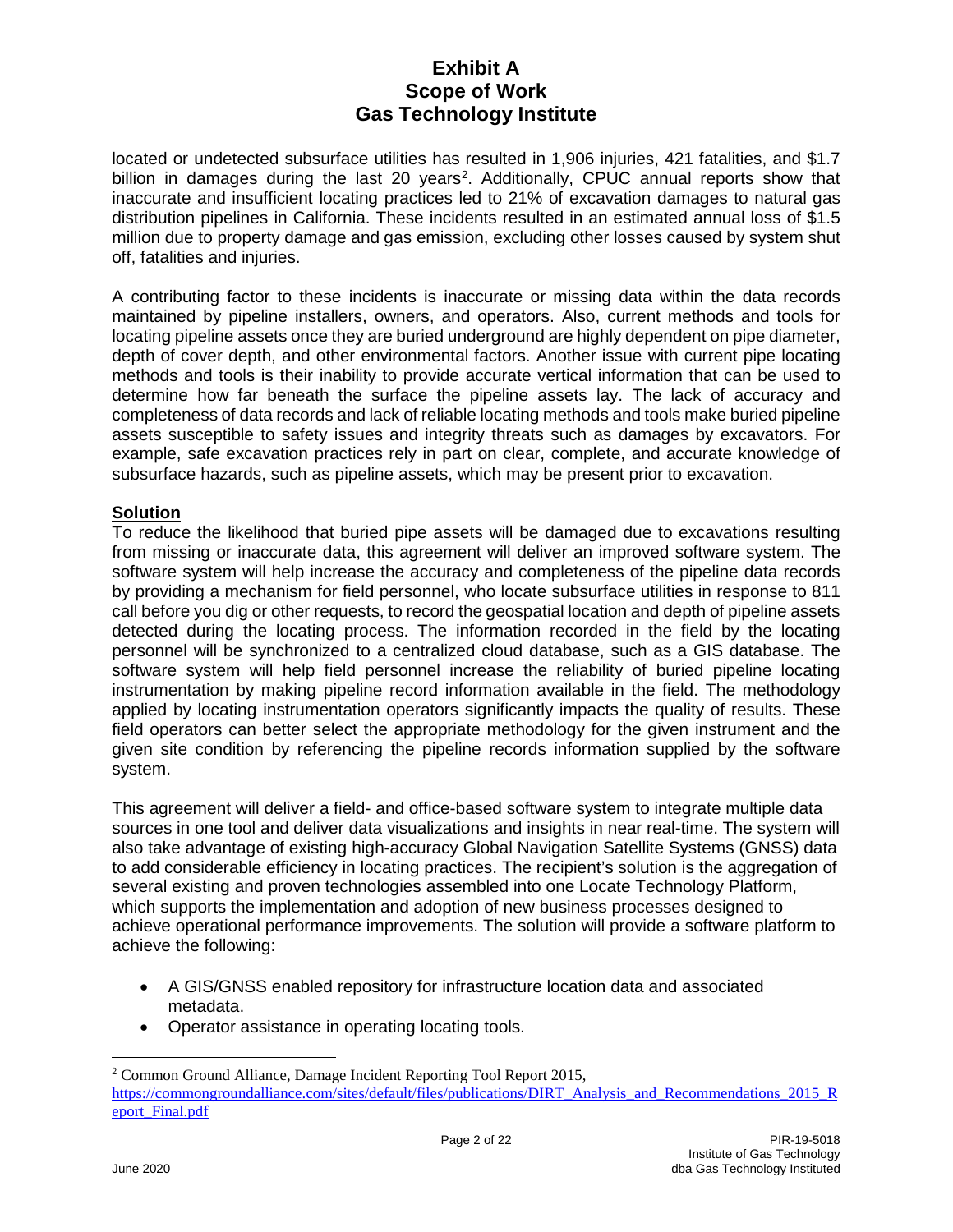- Connections between multiple data sources/services to allow access to existing data.
- Visualizations of the repository data to end-users, both in the field and the office.

An update to existing business processes and integration of these major components into a locating technology software system will allow for better geospatial accuracy from existing market tools. Existing traditional locating tools can supply better accuracy by encouraging best practices for operating procedures based on the influencing factors found at a given pipeline segment. Remapping existing pipeline assets at a higher accuracy using GNSS receivers and mapping locating tools will improve the GIS database and provide better supporting data for future locates. And finally, pipelines that have already been mapped to centimeter-level can best be marked out again by using a high-accuracy GNSS receiver to stake-out their locations.

## **C. Goals and Objectives of the Agreement**

### **Agreement Goals**

The goals of this Agreement are to:

- Maintain and improve the safety of the pipeline system;
- Improve the horizontal and vertical pipe locating capabilities by supporting operations with new data;
- Reduce damage risk by providing access to location information for underground infrastructure;
- Enable field-based collection data describing the geospatial location and depth of buried pipeline assets and provide field-based access to data in near real-time; and
- Provide a more efficient means to maintaining accurate spatial data of underground infrastructure as compared to excavation and remeasurement.

Ratepayer Benefits: This Agreement will result in the ratepayer benefits of lower costs and increased safety by increasing operational efficiency and providing more detailed information about utility infrastructure data. This system will provide visualizations in near-real-time. Additional analytics built into the office-side platform can help provide insight into maintaining a more reliable, safer gas system.

Technological Advancement and Breakthroughs: This Agreement will lead to technological advancement and breakthroughs to overcome barriers to the achievement of the State of California's statutory energy goals by introducing and enhancing three-dimensional (3D) spatial data capabilities and making field-based data more accessible in real-time.

### **Agreement Objectives**

The objectives of this Agreement are to:

- Create a software system comprised of the major sub-components listed below*.*
	- o An Influencing Factors GIS Database contains the data structures necessary to retain the various factors which may influence the accuracy performance of a locating tool.
	- o A Field-based Locate Software can communicate with traditional locating tools, mapping locating tools, and high-accuracy GNSS receivers. The software will capture in near real-time the horizontal and vertical position of the located asset as determined by the field operator's assessment of the locating data. The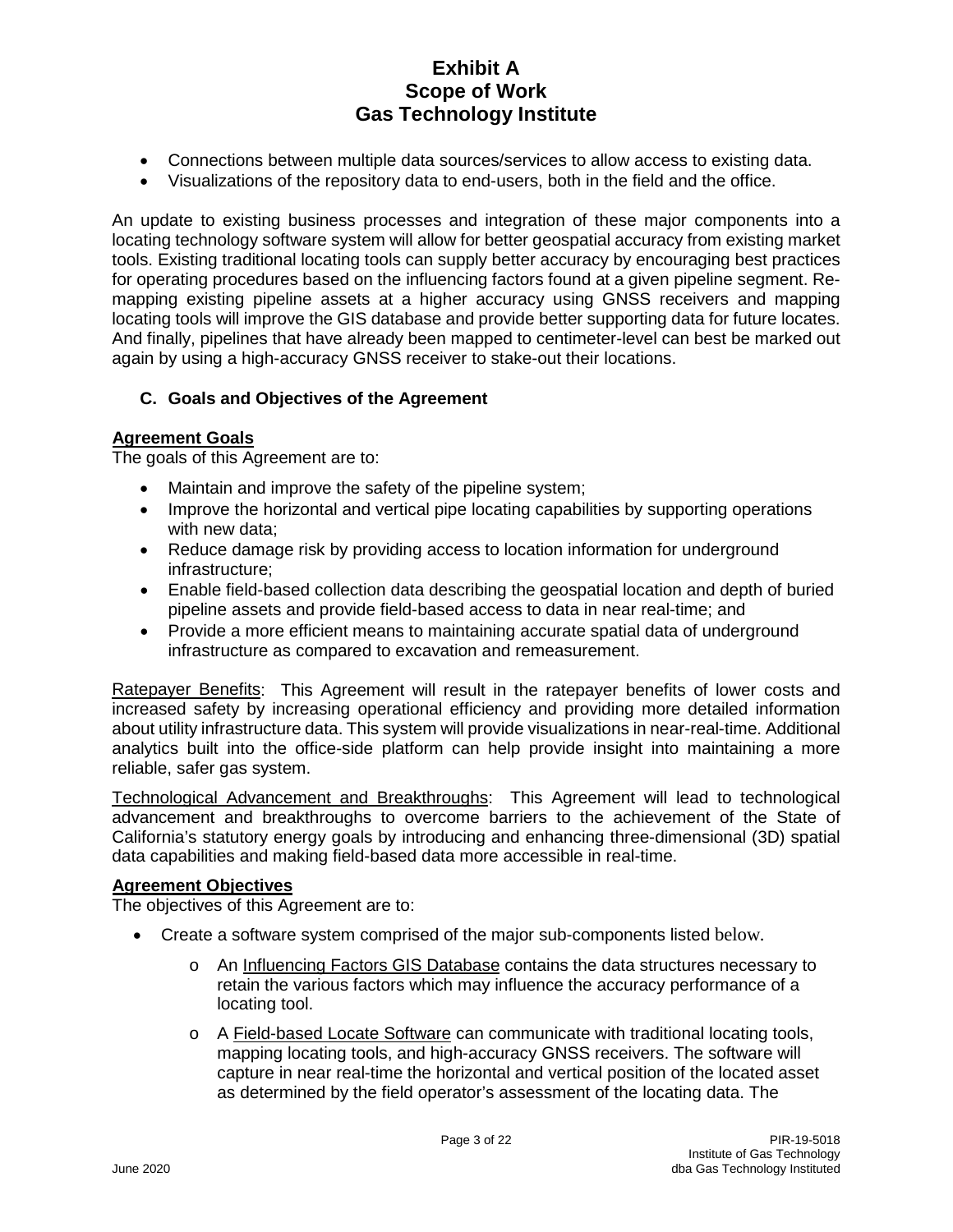software will also provide background information, such as maps, that assists the field operator with inferring the pipe location based on the locating tool signals.

- o A Cloud-based Locate Software, including GIS and other databases, communicates with the field-based software to send out relevant data and receives and records the geospatial position of the located pipeline. The cloud software will also provide visualization of the locating data alongside GIS data layers such as the pipeline layer.
- o Traditional Locate Tools such as state-of-the-art and state-of-the-practice tools are key elements of the platform. These tools represent the locating tools commonly deployed for 811 calls to locate pipelines. These tools and the data they produce will be integrated with either the field-based or cloud-based software as appropriate.
- o Mapping Locate Tools are devices capable of accurately locating underground gas pipelines, but due to operational workflows or required data analysis may not be suitable for the traditional 811 call locating process. Such tools could be used to complete or improve the GIS database, which, in turn, could make future 811 locating more reliable. These tools and the data they produce will be integrated with either the field-based or cloud-based software as appropriate.
- o High-Accuracy GNSS Devices will be used to produce centimeter-level accurate horizontal and vertical positions in support of the various field-based workflows.
- Build, test, and deploy for field demonstration the software system described here that reduces the likelihood that buried pipe assets will be damaged due to excavations resulting from missing or inaccurate data;
- Take advantage of existing GIS/GNSS data to enhance performance;
- Visualize high-accuracy 3D location data in near-real-time on maps with depth information, and make the location information available to field workers on GPS-enabled devices; and
- Conduct a field pilot demonstration of the software system at California utilities.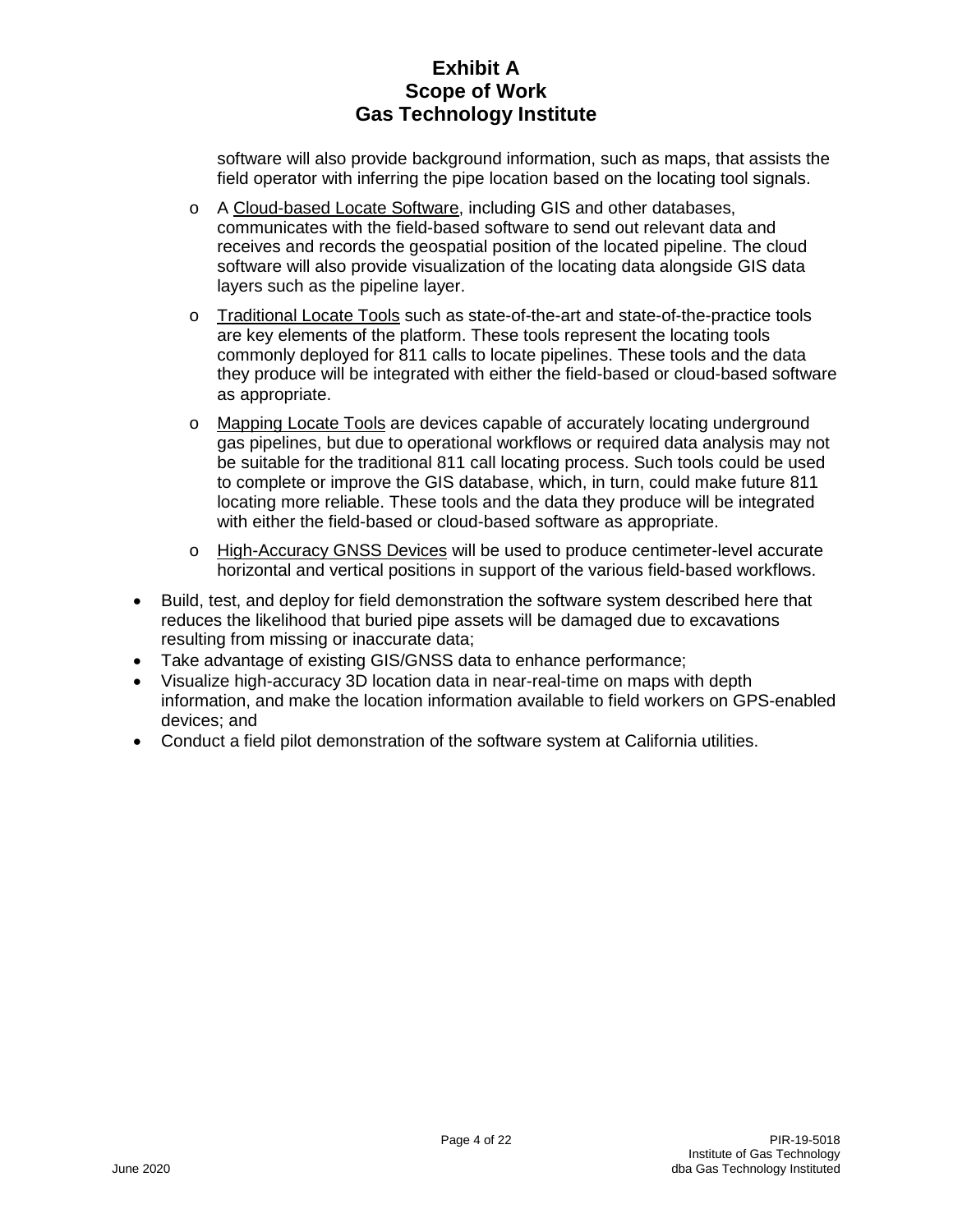#### **III. TASK 1 GENERAL PROJECT TASKS**

## **PRODUCTS**

#### **Subtask 1.1 Products**

The goal of this subtask is to establish the requirements for submitting project products (e.g., reports, summaries, plans, and presentation materials). Unless otherwise specified by the Commission Agreement Manager (CAM), the Recipient must deliver products as required below by the dates listed in the **Project Schedule (Part V).** Products that require a draft version are indicated by marking **"(draft and final)"** after the product name in the "Products" section of the task/subtask. If "(draft and final)" does not appear after the product name, only a final version of the product is required. With respect to due dates within this Scope of Work, **"days"** means working days.

#### **The Recipient shall:**

For products that require a draft version, including the Final Report Outline and Final Report

- Submit all draft products to the CAM for review and comment in accordance with the Project Schedule (Part V). The CAM will provide written comments to the Recipient on the draft product within 15 days of receipt, unless otherwise specified in the task/subtask for which the product is required.
- Consider incorporating all CAM comments into the final product. If the Recipient disagrees with any comment, provide a written response explaining why the comment was not incorporated into the final product.
- Submit the revised product and responses to comments within 10 days of notice by the CAM, unless the CAM specifies a longer time period, or approves a request for additional time.

For products that require a final version only

Submit the product to the CAM for acceptance. The CAM may request minor revisions or explanations prior to acceptance.

For all products

• Submit all data and documents required as products in accordance with the following Instructions for Submitting Electronic Files and Developing Software:

#### o **Electronic File Format**

- Submit all data and documents required as products under this Agreement in an electronic file format that is fully editable and compatible with the Energy Commission's software and Microsoft (MS)-operating computing platforms, or with any other format approved by the CAM. Deliver an electronic copy of the full text of any Agreement data and documents in a format specified by the CAM, such as memory stick or CD-ROM.
- The following describes the accepted formats for electronic data and documents provided to the Energy Commission as products under this Agreement, and establishes the software versions that will be required to review and approve all software products:
	- Data sets will be in MS Access or MS Excel file format (version 2007 or later), or any other format approved by the CAM.
	- Text documents will be in MS Word file format, version 2007 or later.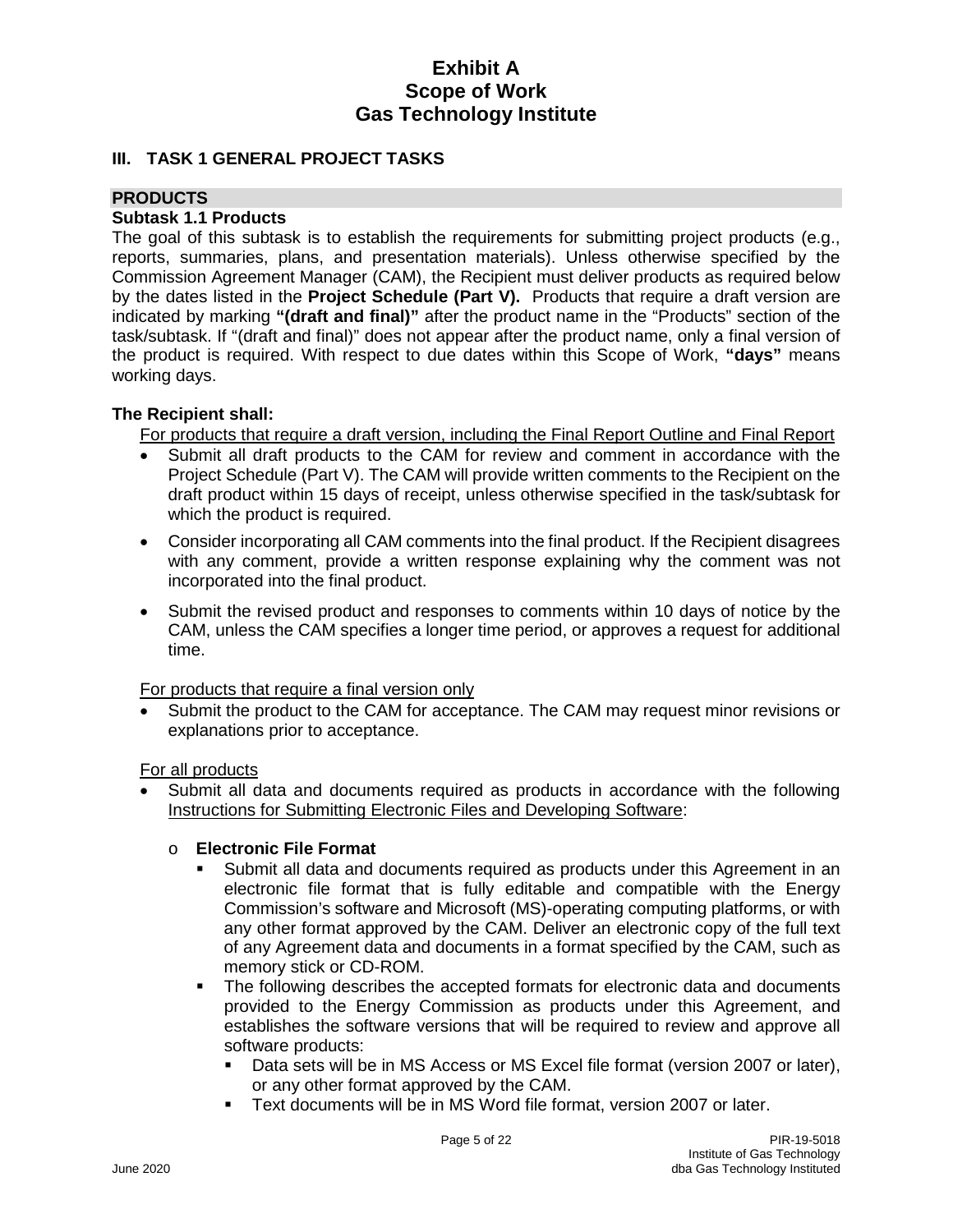- Documents intended for public distribution will be in PDF file format.
- **The Recipient must also provide the native Microsoft file format.**
- Project management documents will be in Microsoft Project file format, version 2007 or later.

### o **Software Application Development**

Use the following standard Application Architecture components in compatible versions for any software application development required by this Agreement (e.g., databases, models, modeling tools), unless the CAM approves other software applications such as open source programs:

- Microsoft ASP.NET framework (version 3.5 and up). Recommend 4.0.
- Microsoft Internet Information Services (IIS), (version 6 and up) Recommend 7.5.
- Visual Studio.NET (version 2008 and up). Recommend 2010.
- C# Programming Language with Presentation (UI), Business Object and Data Layers.
- SQL (Structured Query Language).
- Microsoft SQL Server 2008, Stored Procedures. Recommend 2008 R2.
- **Microsoft SQL Reporting Services. Recommend 2008 R2.**
- **XML** (external interfaces).

Any exceptions to the Electronic File Format requirements above must be approved in writing by the CAM. The CAM will consult with the Energy Commission's Information Technology Services Branch to determine whether the exceptions are allowable.

#### *MEETINGS*

#### **Subtask 1.2 Kick-off Meeting**

The goal of this subtask is to establish the lines of communication and procedures for implementing this Agreement.

#### **The Recipient shall:**

• Attend a "Kick-off" meeting with the CAM, the Commission Agreement Officer (CAO), and any other Energy Commission staff relevant to the Agreement. The Recipient will bring its Project Manager and any other individuals designated by the CAM to this meeting. The administrative and technical aspects of the Agreement will be discussed at the meeting. Prior to the meeting, the CAM will provide an agenda to all potential meeting participants. The meeting may take place in person or by electronic conferencing (e.g., WebEx), with approval of the CAM.

The administrative portion of the meeting will include discussion of the following:

- o Terms and conditions of the Agreement;
- o Administrative products (subtask 1.1);
- o CPR meetings (subtask 1.3);
- o Match fund documentation (subtask 1.7);
- o Permit documentation (subtask 1.8);
- o Subcontracts (subtask 1.9); and
- o Any other relevant topics.

The technical portion of the meeting will include discussion of the following: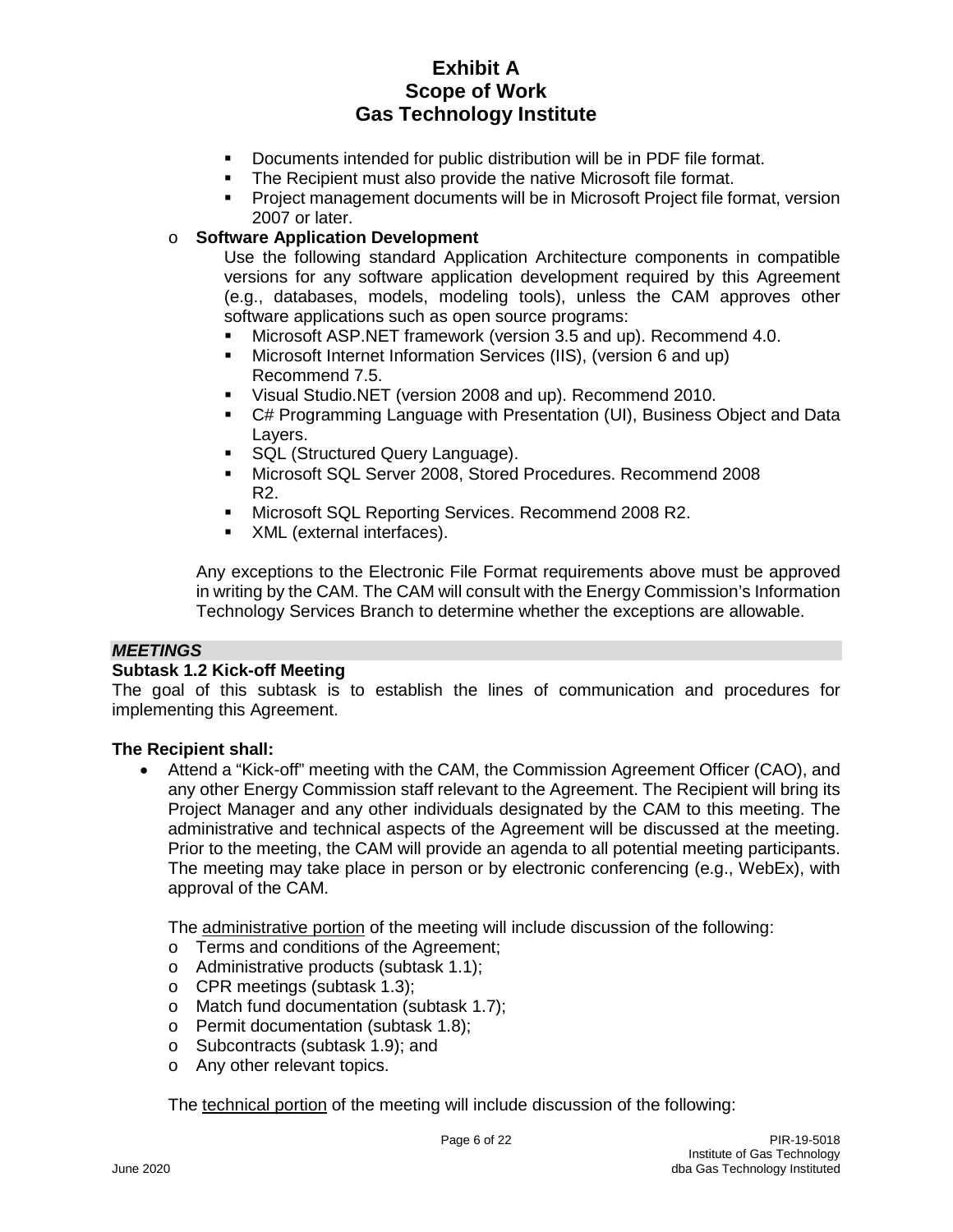- o The CAM's expectations for accomplishing tasks described in the Scope of Work;
- o An updated Project Schedule;
- o Technical products (subtask 1.1);
- o Progress reports and invoices (subtask 1.5);
- o Final Report (subtask 1.6);
- o Technical Advisory Committee meetings (subtasks 1.10 and 1.11); and
- o Any other relevant topics.
- Provide an *Updated Project Schedule, List of Match Funds,* and *List of Permits*, as needed to reflect any changes in the documents.

#### **The CAM shall:**

- Designate the date and location of the meeting.
- Send the Recipient a *Kick-off Meeting Agenda*.

#### **Recipient Products:**

- Updated Project Schedule *(if applicable)*
- Updated List of Match Funds *(if applicable)*
- Updated List of Permits *(if applicable)*

#### **CAM Product:**

• Kick-off Meeting Agenda

#### **Subtask 1.3 Critical Project Review (CPR) Meetings**

The goal of this subtask is to determine if the project should continue to receive Energy Commission funding, and if so whether any modifications must be made to the tasks, products, schedule, or budget. CPR meetings provide the opportunity for frank discussions between the Energy Commission and the Recipient. As determined by the CAM, discussions may include project status, challenges, successes, advisory group findings and recommendations, final report preparation, and progress on technical transfer and production readiness activities (if applicable). Participants will include the CAM and the Recipient, and may include the CAO and any other individuals selected by the CAM to provide support to the Energy Commission.

CPR meetings generally take place at key, predetermined points in the Agreement, as determined by the CAM and as shown in the Task List on page 1 of this Exhibit. However, the CAM may schedule additional CPR meetings as necessary. The budget will be reallocated to cover the additional costs borne by the Recipient, but the overall Agreement amount will not increase. CPR meetings generally take place at the Energy Commission, but they may take place at another location, or may be conducted via electronic conferencing (e.g., WebEx) as determined by the CAM.

- Prepare a *CPR Report* for each CPR meeting that: (1) discusses the progress of the Agreement toward achieving its goals and objectives; and (2) includes recommendations and conclusions regarding continued work on the project.
- Submit the CPR Report along with any other *Task Products* that correspond to the technical task for which the CPR meeting is required (i.e., if a CPR meeting is required for Task 2, submit the Task 2 products along with the CPR Report).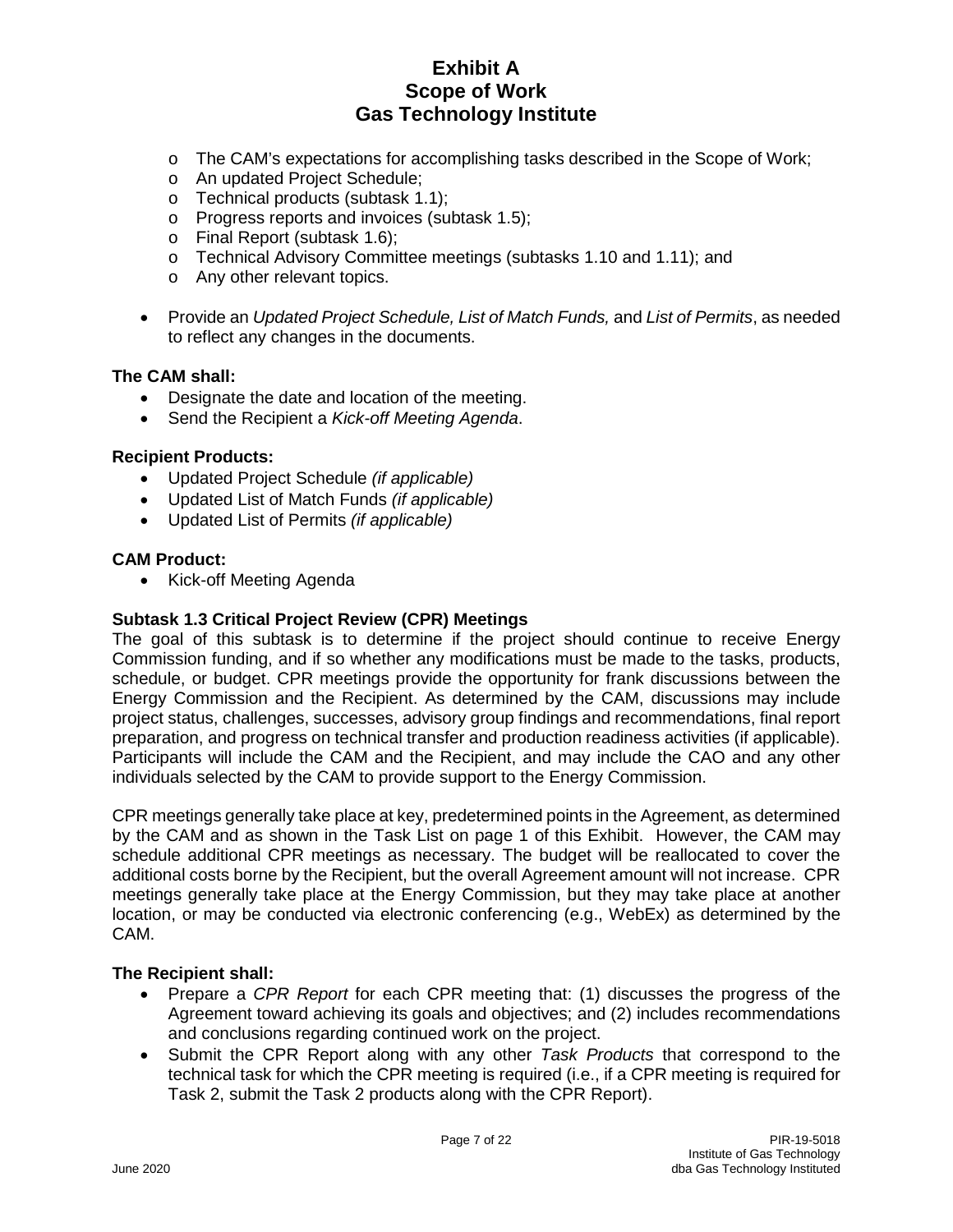- Attend the CPR meeting.
- Present the CPR Report and any other required information at each CPR meeting.

#### **The CAM shall:**

- Determine the location, date, and time of each CPR meeting with the Recipient's input.
- Send the Recipient a *CPR Agenda* and a *List of Expected CPR Participants* in advance of the CPR meeting. If applicable, the agenda will include a discussion of match funding and permits.
- Conduct and make a record of each CPR meeting. Provide the Recipient with a *Schedule for Providing a Progress Determination* on continuation of the project.
- Determine whether to continue the project, and if so whether modifications are needed to the tasks, schedule, products, or budget for the remainder of the Agreement. If the CAM concludes that satisfactory progress is not being made, this conclusion will be referred to the Deputy Director of the Energy Research and Development Division.
- Provide the Recipient with a *Progress Determination* on continuation of the project, in accordance with the schedule. The Progress Determination may include a requirement that the Recipient revise one or more products.

#### **Recipient Products:**

- CPR Report(s)
- Task Products (draft and/or final as specified in the task)

## **CAM Products:**

- CPR Agenda
- List of Expected CPR Participants
- Schedule for Providing a Progress Determination
- Progress Determination

#### **Subtask 1.4 Final Meeting**

The goal of this subtask is to complete the closeout of this Agreement.

#### **The Recipient shall:**

Meet with Energy Commission staff to present project findings, conclusions, and recommendations. The final meeting must be completed during the closeout of this Agreement. This meeting will be attended by the Recipient and CAM, at a minimum. The meeting may occur in person or by electronic conferencing (e.g., WebEx), with approval of the CAM.

The technical and administrative aspects of Agreement closeout will be discussed at the meeting, which may be divided into two separate meetings at the CAM's discretion.

- $\circ$  The technical portion of the meeting will involve the presentation of findings, conclusions, and recommended next steps (if any) for the Agreement. The CAM will determine the appropriate meeting participants.
- $\circ$  The administrative portion of the meeting will involve a discussion with the CAM and the CAO of the following Agreement closeout items:
	- Disposition of any state-owned equipment.
	- Need to file a Uniform Commercial Code Financing Statement (Form UCC-1) regarding the Energy Commission's interest in patented technology.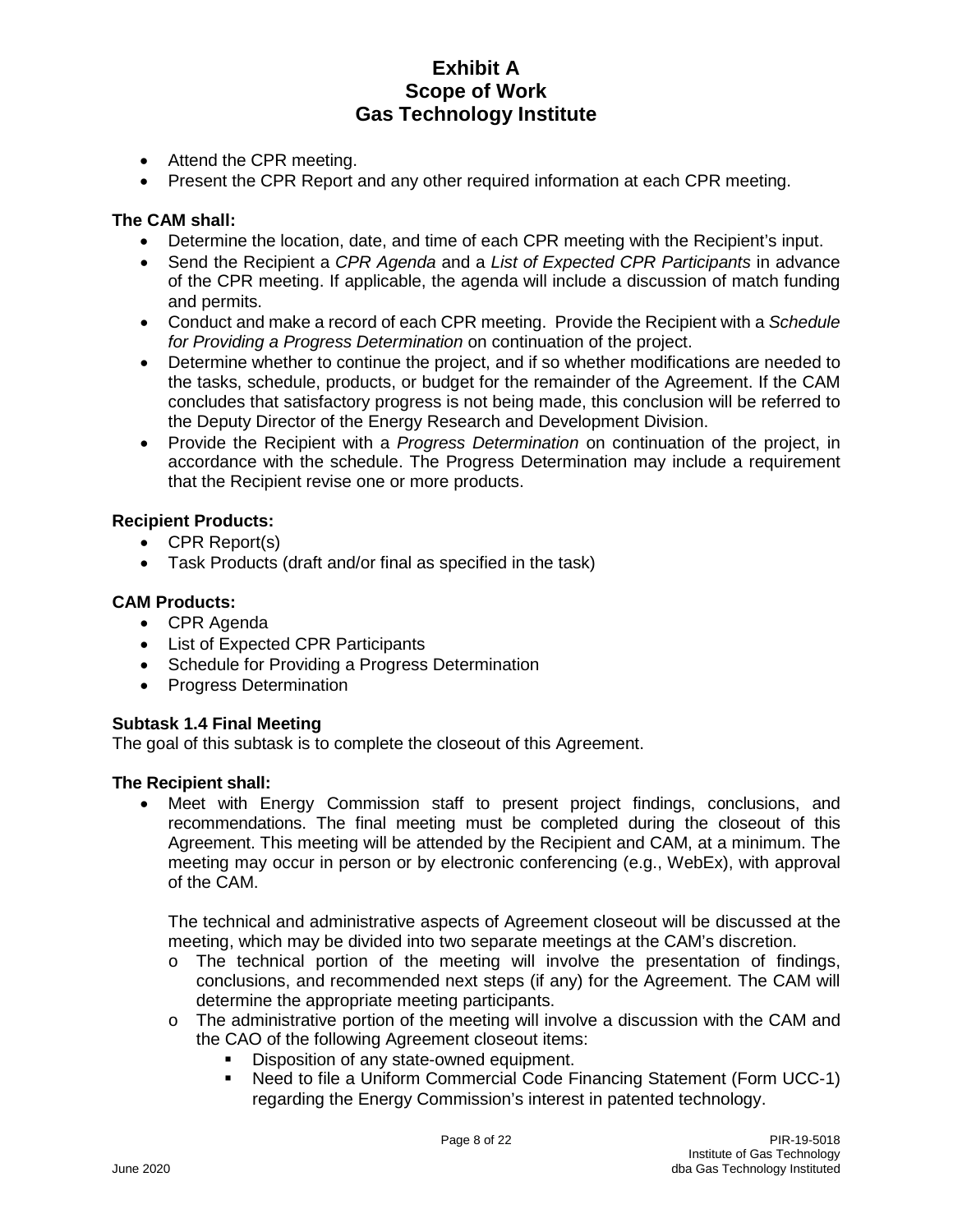- The Energy Commission's request for specific "generated" data (not already provided in Agreement products).
- Need to document the Recipient's disclosure of "subject inventions" developed under the Agreement.
- **EXT** "Surviving" Agreement provisions such as repayment provisions and confidential products.
- Final invoicing and release of retention.
- Prepare a *Final Meeting Agreement Summary* that documents any agreement made between the Recipient and Commission staff during the meeting.
- Prepare a *Schedule for Completing Agreement Closeout Activities*.
- Provide *All Draft and Final Written Products* on a CD-ROM or USB memory stick, organized by the tasks in the Agreement.

### **Products:**

- Final Meeting Agreement Summary *(if applicable)*
- Schedule for Completing Agreement Closeout Activities
- All Draft and Final Written Products

### *REPORTS AND INVOICES*

### **Subtask 1.5 Progress Reports and Invoices**

The goals of this subtask are to: (1) periodically verify that satisfactory and continued progress is made towards achieving the project objectives of this Agreement; and (2) ensure that invoices contain all required information and are submitted in the appropriate format.

### **The Recipient shall:**

- Submit a monthly *Progress Report* to the CAM. Each progress report must:
	- o Summarize progress made on all Agreement activities as specified in the scope of work for the preceding month, including accomplishments, problems, milestones, products, schedule, fiscal status, and an assessment of the ability to complete the Agreement within the current budget and any anticipated cost overruns. See the Progress Report Format Attachment for the recommended specifications.
- Submit a monthly or quarterly *Invoice* that follows the instructions in the "Payment of Funds" section of the terms and conditions, including a financial report on Match Fund and in-state expenditures.

### **Products:**

- Progress Reports
- **Invoices**

#### **Subtask 1.6 Final Report**

The goal of this subtask is to prepare a comprehensive Final Report that describes the original purpose, approach, results, and conclusions of the work performed under this Agreement. The CAM will review the Final Report, which will be due at least **five months** before the Agreement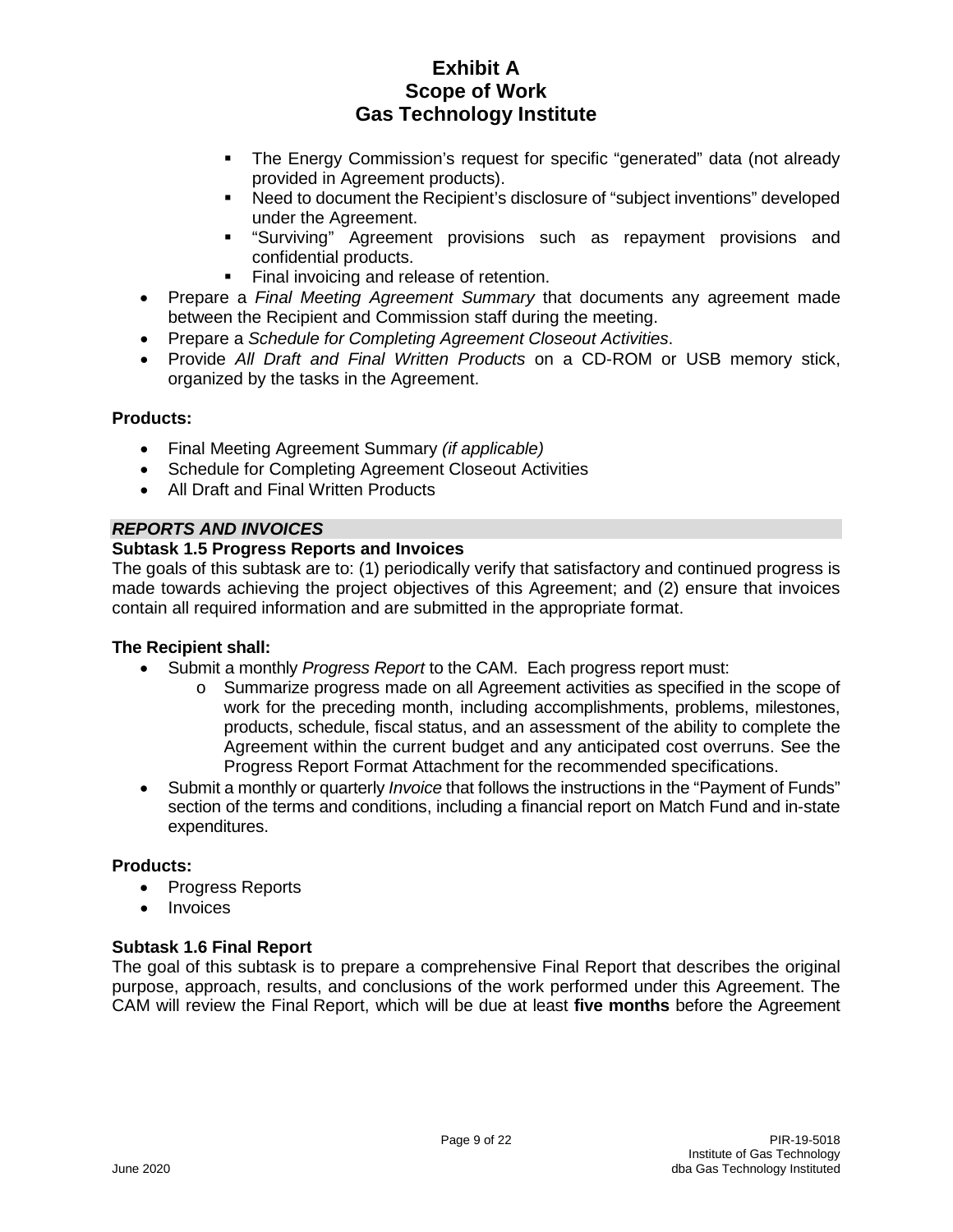end date. When creating the Final Report Outline and the Final Report, the Recipient must use the Style Manual provided by the CAM.

### **D. Subtask 1.6.1 Final Report Outline**

#### **The Recipient shall:**

• Prepare a *Final Report Outline* in accordance with the *Style Manual* provided by the CAM. *(See Task 1.1 for requirements for draft and final products.)*

#### **Recipient Products:**

• Final Report Outline (draft and final)

#### **CAM Product:**

- Style Manual
- Comments on Draft Final Report Outline
- Acceptance of Final Report Outline

### **E. Subtask 1.6.2 Final Report**

- Prepare a *Final Report* for this Agreement in accordance with the approved Final Report Outline, Style Manual, and Final Report Template provided by the CAM with the following considerations:
	- o Ensure that the report includes the following items, in the following order:
		- Cover page (**required**)
		- Credits page on the reverse side of cover with legal disclaimer (**required**)
		- Acknowledgements page (optional)
		- Preface (**required**)
		- **Abstract, keywords, and citation page (required)**<br>**Example of Contents (required, followed by List of E**
		- Table of Contents (**required**, followed by List of Figures and List of Tables, if needed)
		- **Executive summary (required)**
		- **Body of the report (required)**
		- References (if applicable)
		- Glossary/Acronyms (If more than 10 acronyms or abbreviations are used, it is required.)
		- Bibliography (if applicable)
		- Appendices (if applicable) (Create a separate volume if very large.)
		- Attachments (if applicable)
	- o Ensure that the document is written in the third person.
	- o Ensure that the Executive Summary is understandable to the lay public.
		- Briefly summarize the completed work. Succinctly describe the project results and whether or not the project goals were accomplished.
		- **If Identify which specific ratepayers can benefit from the project results** and how they can achieve the benefits.
		- If it's necessary to use a technical term in the Executive Summary, provide a brief definition or explanation when the technical term is first used.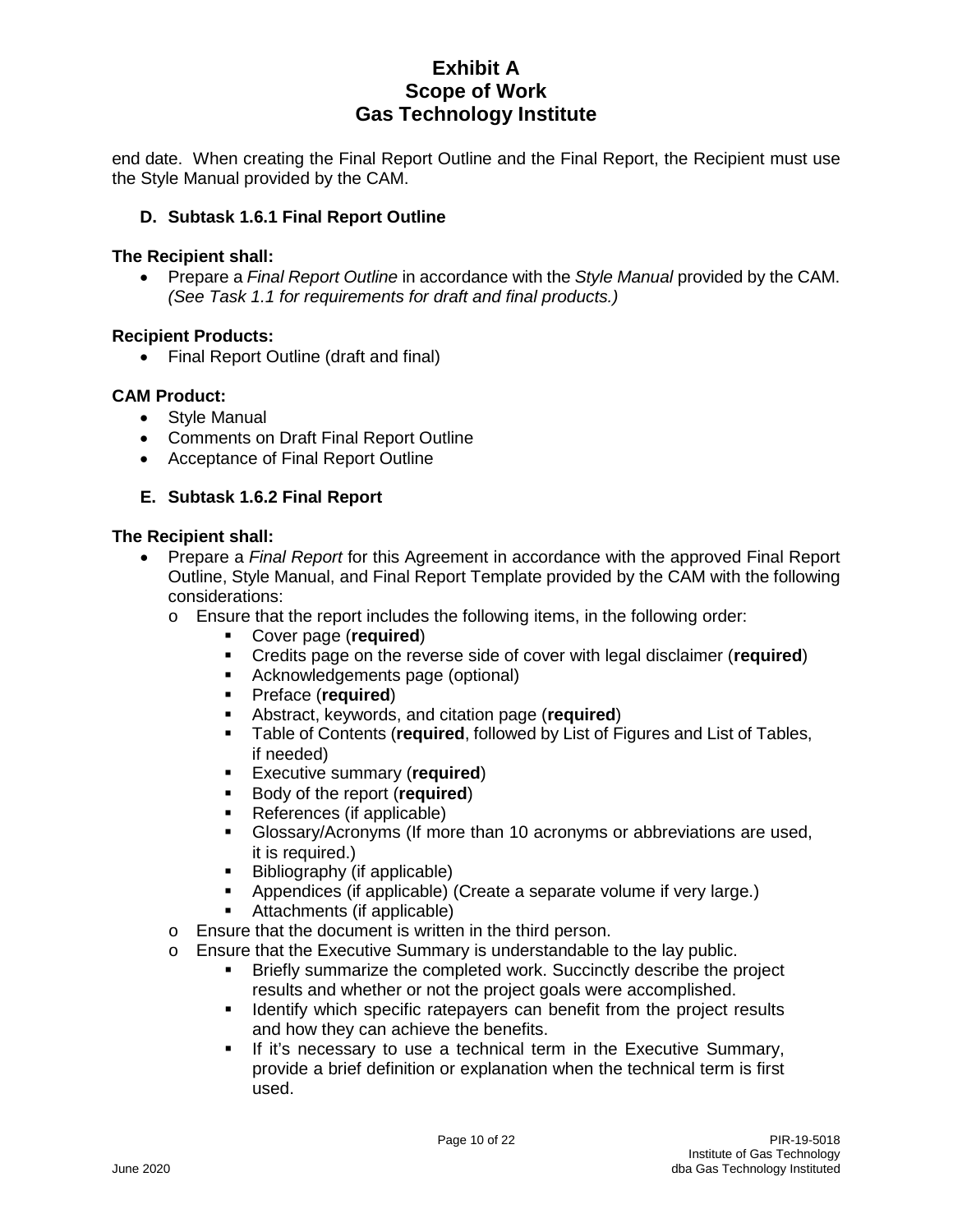- o Follow the Style Guide format requirements for headings, figures/tables, citations, and acronyms/abbreviations.
- o Ensure that the document omits subjective comments and opinions. However, recommendations in the conclusion of the report are allowed.
- o Include a brief description of the project results in the Abstract.
- Submit a draft of the report to the CAM for review and comment. The CAM will provide written comments to the Recipient on the draft product within 15 days of receipt
	- Consider incorporating all CAM comments into the Final Report. If the Recipient disagrees with any comment, provide a written response explaining why the comment was not incorporated into the final product
	- Submit the revised Final Report and responses to comments within 10 days of notice by the CAM, unless the CAM specifies a longer time period or approves a request for additional time.
- Submit one bound copy of the Final Report to the CAM along with Written Responses to Comments on the Draft Final Report.

### **Products**:

- Final Report (draft and final)
- Written Responses to Comments on the Draft Final Report

#### **CAM Product:**

• Written Comments on the Draft Final Report

### **F. MATCH FUNDS, PERMITS, AND SUBCONTRACTS**

#### **Subtask 1.7 Match Funds**

The goal of this subtask is to ensure that the Recipient obtains any match funds planned for this Agreement and applies them to the Agreement during the Agreement term.

While the costs to obtain and document match funds are not reimbursable under this Agreement, the Recipient may spend match funds for this task. The Recipient may only spend match funds during the Agreement term, either concurrently or prior to the use of Energy Commission funds. Match funds must be identified in writing, and the Recipient must obtain any associated commitments before incurring any costs for which the Recipient will request reimbursement.

#### **The Recipient shall:**

• Prepare a *Match Funds Status Letter* that documents the match funds committed to this Agreement. If no match funds were part of the proposal that led to the Energy Commission awarding this Agreement and none have been identified at the time this Agreement starts, then state this in the letter.

If match funds were a part of the proposal that led to the Energy Commission awarding this Agreement, then provide in the letter:

- o A list of the match funds that identifies:
	- The amount of cash match funds, their source(s) (including a contact name, address, and telephone number), and the task(s) to which the match funds will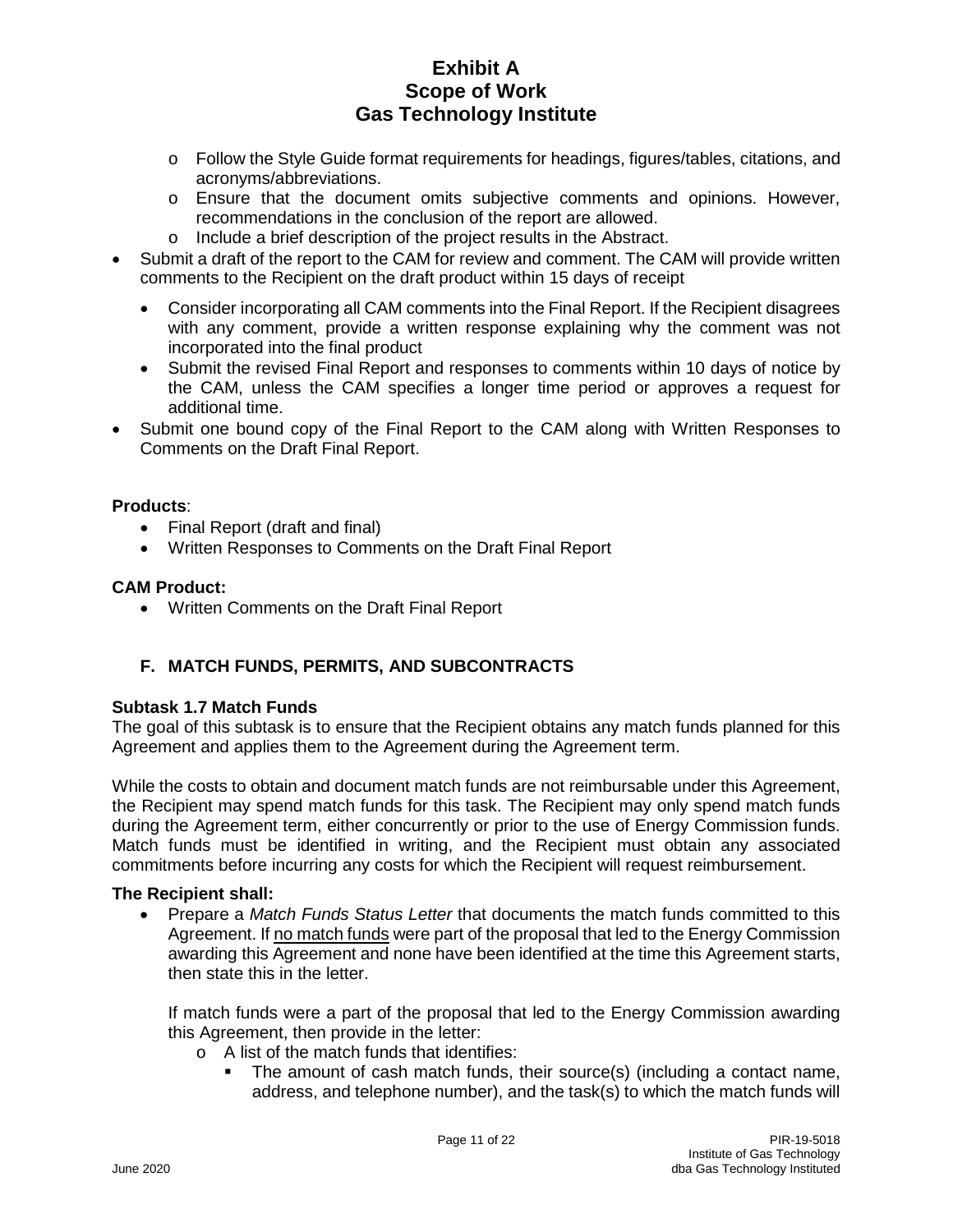be applied.

- The amount of each in-kind contribution, a description of the contribution type (e.g., property, services), the documented market or book value, the source (including a contact name, address, and telephone number), and the task(s) to which the match funds will be applied. If the in-kind contribution is equipment or other tangible or real property, the Recipient must identify its owner and provide a contact name, address, telephone number, and the address where the property is located.
- If different from the solicitation application, provide a letter of commitment from an authorized representative of each source of match funding that the funds or contributions have been secured.
- At the Kick-off meeting, discuss match funds and the impact on the project if they are significantly reduced or not obtained as committed. If applicable, match funds will be included as a line item in the progress reports and will be a topic at CPR meetings.
- Provide a *Supplemental Match Funds Notification Letter* to the CAM of receipt of additional match funds.
- Provide a *Match Funds Reduction Notification Letter* to the CAM if existing match funds are reduced during the course of the Agreement. Reduction of match funds may trigger a CPR meeting.

### **Products:**

- Match Funds Status Letter
- Supplemental Match Funds Notification Letter *(if applicable)*
- Match Funds Reduction Notification Letter *(if applicable)*

### **Subtask 1.8 Permits**

The goal of this subtask is to obtain all permits required for work completed under this Agreement in advance of the date they are needed to keep the Agreement schedule on track. Permit costs and the expenses associated with obtaining permits are not reimbursable under this Agreement, with the exception of costs incurred by University of California recipients. Permits must be identified and obtained before the Recipient may incur any costs related to the use of the permit(s) for which the Recipient will request reimbursement.

### **The Recipient shall:**

- Prepare a *Permit Status Letter* that documents the permits required to conduct this Agreement. If no permits are required at the start of this Agreement, then state this in the letter. If permits will be required during the course of the Agreement, provide in the letter:
	- $\circ$  A list of the permits that identifies: (1) the type of permit; and (2) the name, address, and telephone number of the permitting jurisdictions or lead agencies.
	- o The schedule the Recipient will follow in applying for and obtaining the permits.

The list of permits and the schedule for obtaining them will be discussed at the Kick-off meeting (subtask 1.2), and a timetable for submitting the updated list, schedule, and copies of the permits will be developed. The impact on the project if the permits are not obtained in a timely fashion or are denied will also be discussed. If applicable, permits will be included as a line item in progress reports and will be a topic at CPR meetings.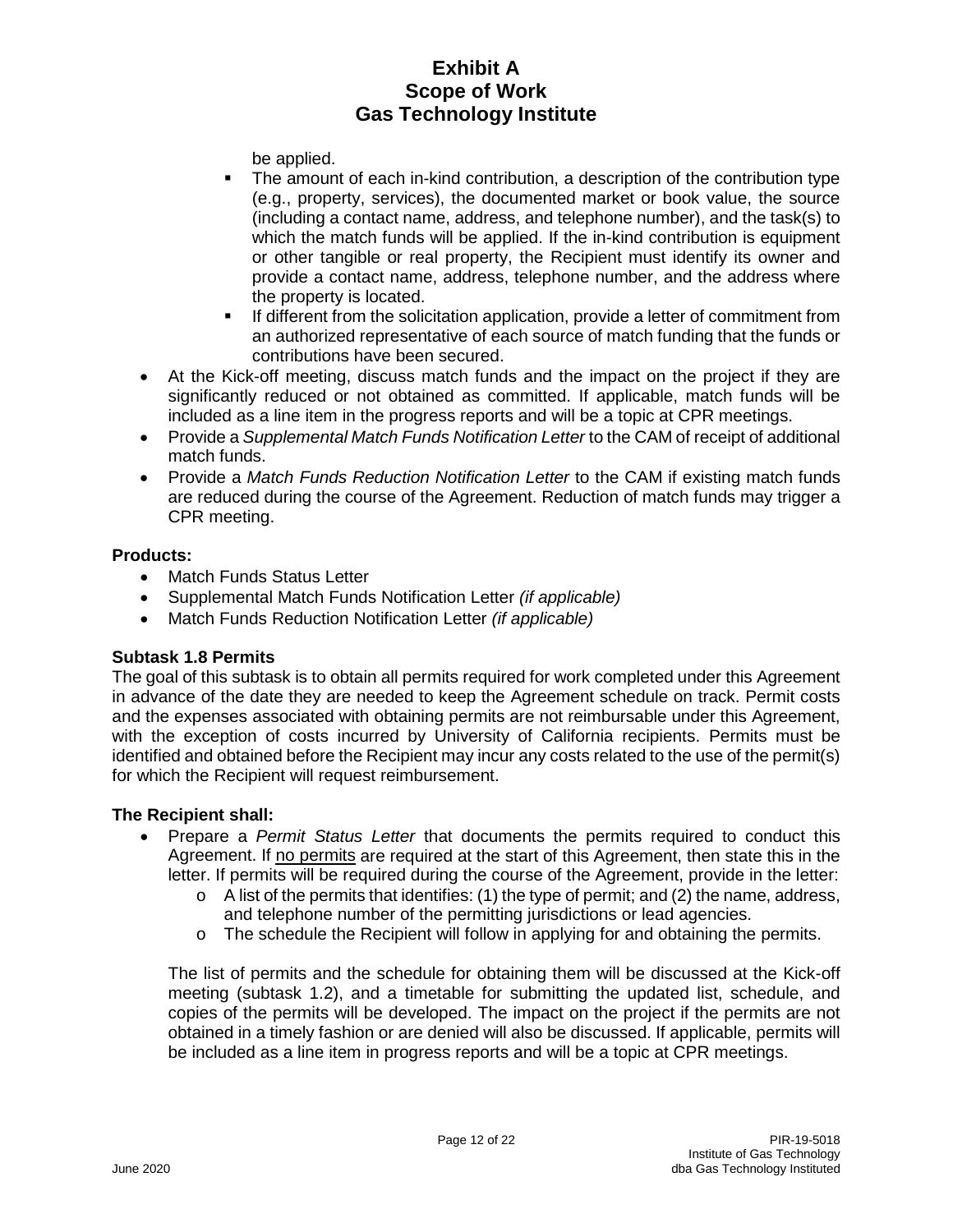- If during the course of the Agreement additional permits become necessary, then provide the CAM with an *Updated List of Permits* (including the appropriate information on each permit) and an *Updated Schedule for Acquiring Permits*.
- Send the CAM a *Copy of Each Approved Permit*.
- If during the course of the Agreement permits are not obtained on time or are denied, notify the CAM within 5 days. Either of these events may trigger a CPR meeting.

### **Products:**

- Permit Status Letter
- Updated List of Permits *(if applicable)*
- Updated Schedule for Acquiring Permits *(if applicable)*
- Copy of Each Approved Permit *(if applicable)*

### **Subtask 1.9 Subcontracts**

The goals of this subtask are to: (1) procure subcontracts required to carry out the tasks under this Agreement; and (2) ensure that the subcontracts are consistent with the terms and conditions of this Agreement.

#### **The Recipient shall:**

- Manage and coordinate subcontractor activities in accordance with the requirements of this Agreement.
- Incorporate this Agreement by reference into each subcontract.
- Include any required Energy Commission flow-down provisions in each subcontract, in addition to a statement that the terms of this Agreement will prevail if they conflict with the subcontract terms.
- If required by the CAM, submit a draft of each *Subcontract* required to conduct the work under this Agreement.
- Submit a final copy of the executed subcontract.
- Notify and receive written approval from the CAM prior to adding any new subcontractors (see the discussion of subcontractor additions in the terms and conditions).

#### **Products:**

• Subcontracts *(draft if required by the CAM)*

### *TECHNICAL ADVISORY COMMITTEE*

#### **Subtask 1.10 Technical Advisory Committee (TAC)**

The goal of this subtask is to create an advisory committee for this Agreement. The TAC should be composed of diverse professionals. The composition will vary depending on interest, availability, and need. TAC members will serve at the CAM's discretion. The purpose of the TAC is to:

- Provide guidance in project direction. The guidance may include scope and methodologies, timing, and coordination with other projects. The guidance may be based on:
	- o Technical area expertise;
	- o Knowledge of market applications; or
	- o Linkages between the agreement work and other past, present, or future projects (both public and private sectors) that TAC members are aware of in a particular area.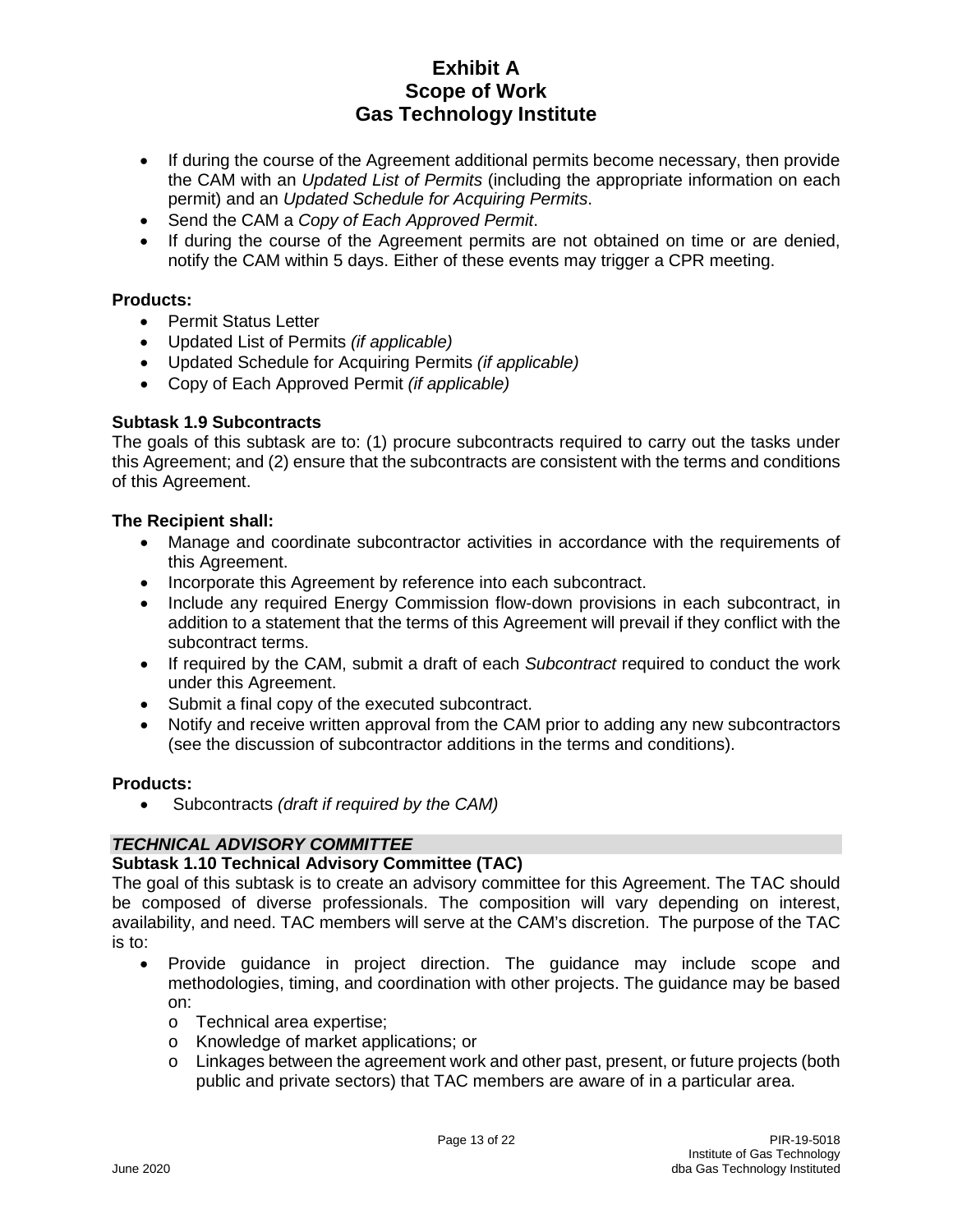- Review products and provide recommendations for needed product adjustments, refinements, or enhancements.
- Evaluate the tangible benefits of the project to the state of California, and provide recommendations as needed to enhance the benefits.
- Provide recommendations regarding information dissemination, market pathways, or commercialization strategies relevant to the project products.

The TAC may be composed of qualified professionals spanning the following types of disciplines:

- Researchers knowledgeable about the project subject matter;
- Members of trades that will apply the results of the project (e.g., designers, engineers, architects, contractors, and trade representatives);
- Public interest market transformation implementers;
- Product developers relevant to the project;
- U.S. Department of Energy research managers, or experts from other federal or state agencies relevant to the project;
- Public interest environmental groups;
- Utility representatives;
- Air district staff; and
- Members of relevant technical society committees.

### **The Recipient shall:**

- Prepare a *List of Potential TAC Members* that includes the names, companies, physical and electronic addresses, and phone numbers of potential members. The list will be discussed at the Kick-off meeting, and a schedule for recruiting members and holding the first TAC meeting will be developed.
- Recruit TAC members. Ensure that each individual understands member obligations and the TAC meeting schedule developed in subtask 1.11.
- Prepare a *List of TAC Members* once all TAC members have committed to serving on the TAC.
- Submit *Documentation of TAC Member Commitment* (such as Letters of Acceptance) from each TAC member.

### **Products:**

- List of Potential TAC Members
- List of TAC Members
- Documentation of TAC Member Commitment

### **Subtask 1.11 TAC Meetings**

The goal of this subtask is for the TAC to provide strategic guidance for the project by participating in regular meetings, which may be held via teleconference.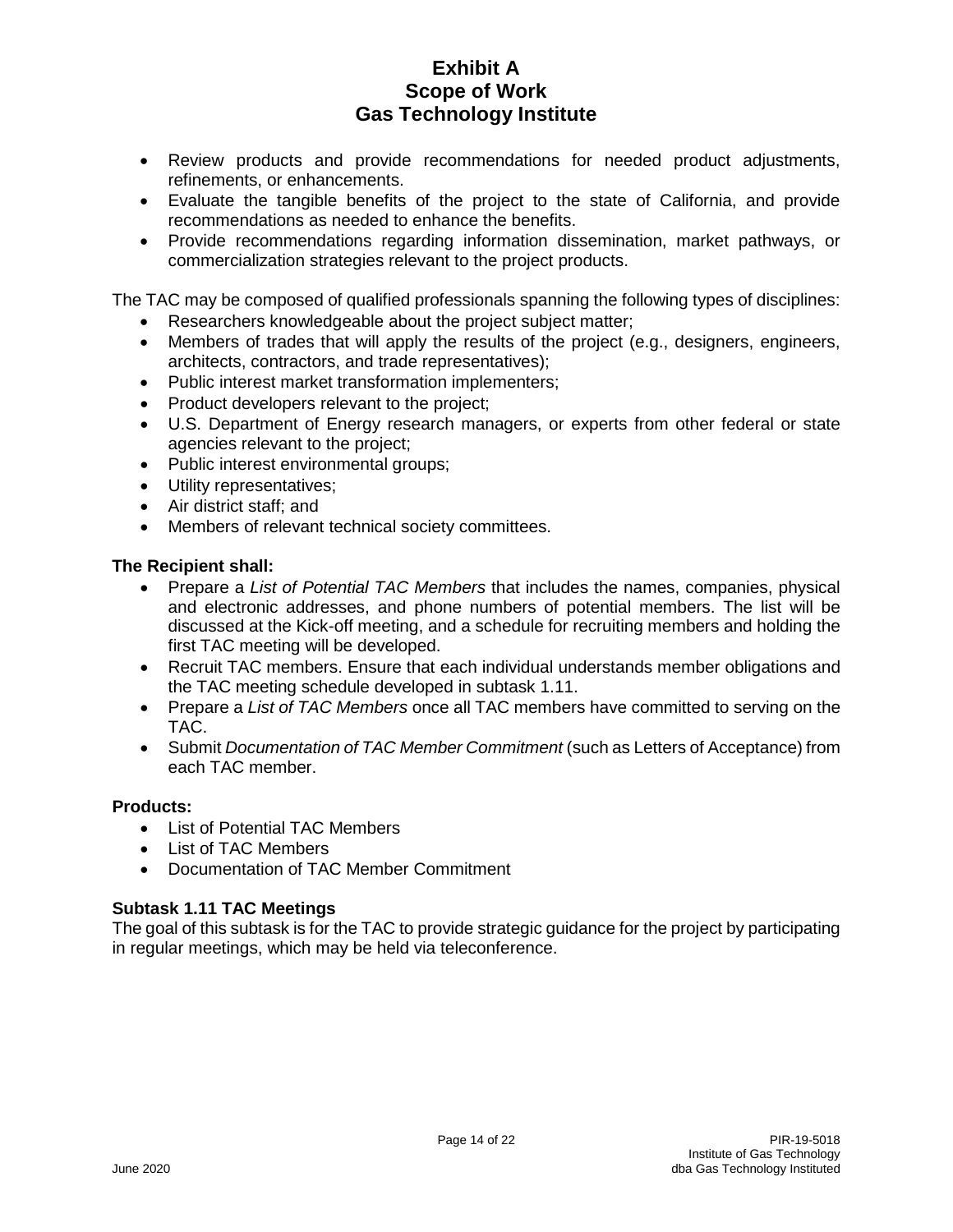### **The Recipient shall:**

- Discuss the TAC meeting schedule with the CAM at the Kick-off meeting. Determine the number and location of meetings (in-person and via teleconference) in consultation with the CAM.
- Prepare a *TAC Meeting Schedule* that will be presented to the TAC members during recruiting. Revise the schedule after the first TAC meeting to incorporate meeting comments.
- Prepare a *TAC Meeting Agenda* and *TAC Meeting Back-up Materials* for each TAC meeting.
- Organize and lead TAC meetings in accordance with the TAC Meeting Schedule. Changes to the schedule must be pre-approved in writing by the CAM.
- Prepare *TAC Meeting Summaries* that include any recommended resolutions of major TAC issues.

#### **The TAC shall:**

- Help set the project team's goals and contribute to the development and evaluation of its statement of proposed objectives as the project evolves.
- Provide a credible and objective sounding board on the wide range of technical and financial barriers and opportunities.
- Help identify key areas where the project has a competitive advantage, value proposition, or strength upon which to build.
- Advocate on behalf of the project in its effort to build partnerships, governmental support and relationships with a national spectrum of influential leaders.
- Ask probing questions that insure a long-term perspective on decision-making and progress toward the project's strategic goals.

#### **Products:**

- TAC Meeting Schedule (draft and final)
- TAC Meeting Agendas (draft and final)
- TAC Meeting Back-up Materials
- TAC Meeting Summaries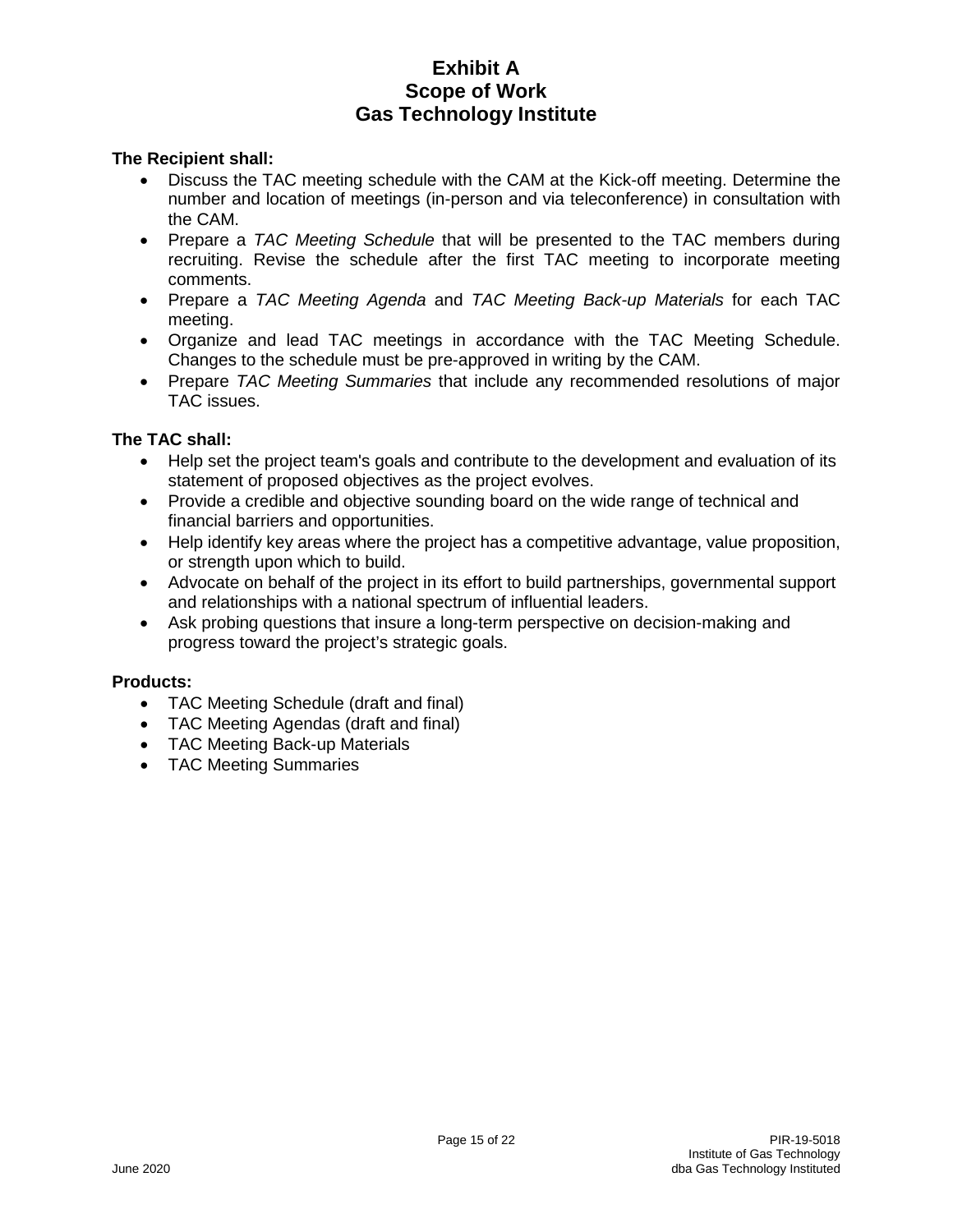### **IV. TECHNICAL TASKS**

#### **TASK 2: ANALYSIS AND EVALUATION OF PARTICIPATING LOCATE DATA SOURCES**

In order to present to the field operator data records describing the buried pipeline assets within the field-based locating software and in order to record the geospatial location and depth of buried pipe assets as detected by the locating instrumentation, it is necessary to solve data integration challenges. Data integration is an information technology discipline comprised of various techniques for combining various data sources into a single technology platform.

The goals of this task are to evaluate a variety of data sources to determine accessibility to the data. Data accessibility challenges may present in the form of administrative limitations preventing data sharing among organizations or may present in the form of technical barriers preventing data sharing among technology platforms created by different manufacturers. This task will determine how to integrate the select data sources from various organizations into the field-based software and how to transmit real-time GNSS location data from the locating instrumentation to the fieldbased software.

#### **The Recipient shall:**

- Acquire select buried pipeline locating tools that can establish a connection with the fieldbased locating software and transmit geospatial location and depth data. Data sources may include select field locating tools enabled with Bluetooth or other data transfer protocols, GIS data, GNSS receiver data, or others as defined.
- Communicate with organization that currently maintain relevant data records describing buried pipeline assets which may be compatible with the goals of the software system.
- Evaluate all data sources identifying issues or challenges related to quality, completeness, relevance, data accessibility, and technical interoperability.
- Compile a *Data Source Evaluation Document* that defines which sources were evaluated and advantages or limitations of incorporating that data in the software system.

#### **Products:**

• Data Source Evaluation Document (draft and final)

#### **TASK 3: SOFTWARE SYSTEM REQUIREMENTS AND DESIGN**

The goal of this task is to develop the requirements of the project expectations and software for the system and use this documentation for auditing and testing. Standard industry best practices will be enforced.

- Create a *General System Business Requirements Document* that records high-level business workflows. The high-level business workflows record the process steps that impact or are related to the pipe locating process, but are not directly involved in the pipe locating process. Documenting these workflows is an important step because it established the general business landscape the software system will operate within.
- Create a *GIS Re-Mapping Pipe Locating Business Requirements Document* that records specific workflows. These workflows address the specific steps and business rules that the software system must support or directly interact with. This document will specifically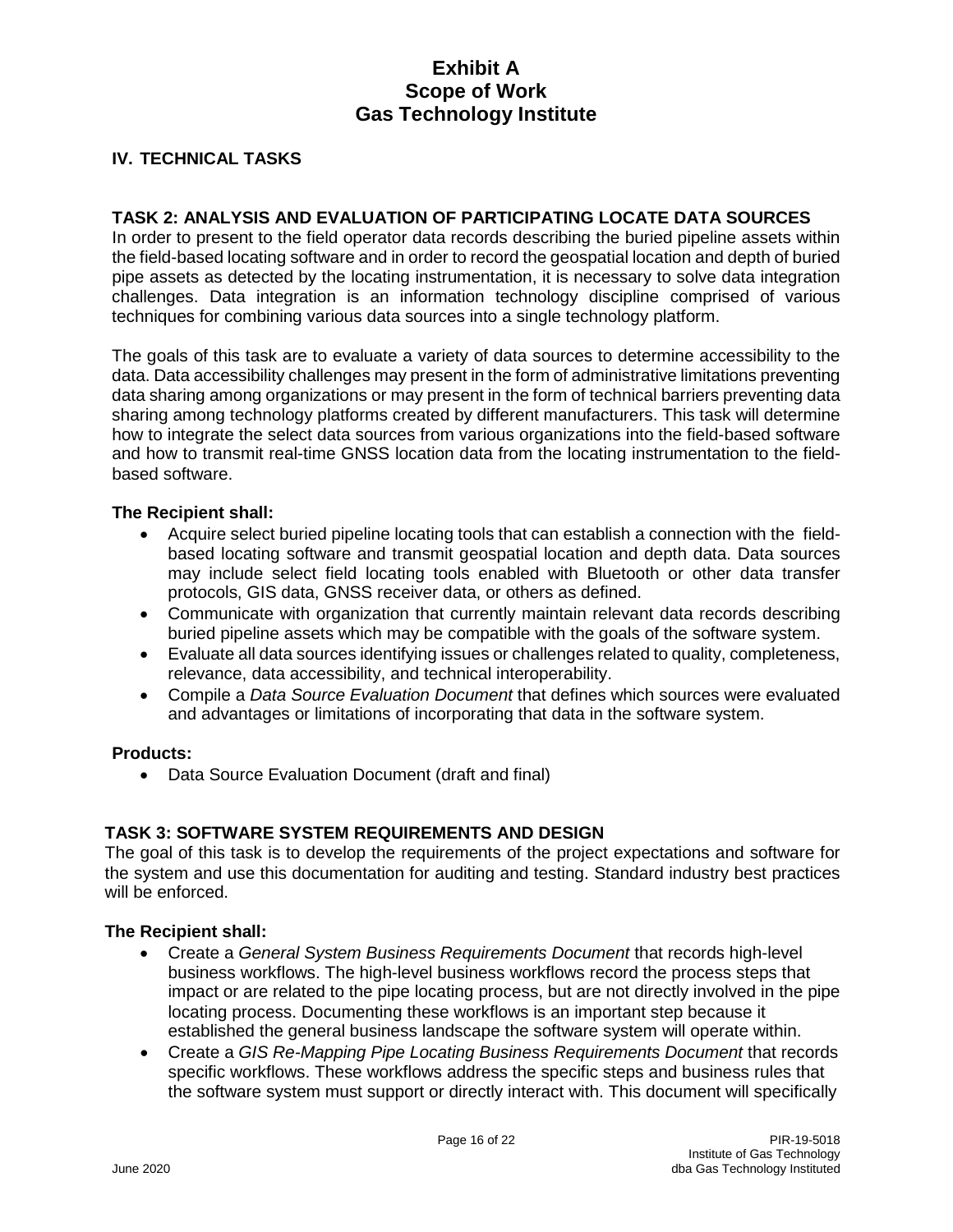address the requirements related to updating existing pipeline data record's geographic position and/or depth information recorded from locating instrumentation during the course of standard buried pipeline locating activities.

- Create a *GIS Stake-Out Locating Business Requirements Document* that record specific workflows. These workflows address the specific steps and business rules which would apply to buried pipeline locating activities where the geospatial position and/or depth had already been mapped using high-accuracy methodologies during construction before the pipe was originally buried. High-accuracy methodologies can produce geospatial accuracies in the centimeter range.
- Create *a Hardware/Software Interface Requirements Document* that records the essential communications between the software and the Pilot Demonstration locating tools, if applicable. This is the research analysis that will discover the methods and techniques which allow the locate instrumentation hardware to communicate in real-time with the field-based locating software, and the methods for the field-based locating software to send data in near real-time.
- Create a *Software and System Requirements Document* that records the essential features and functions of the Field GIS and Visualization Software, the Office GIS and Visualization Software, and the Web, Cloud, and GIS Database architecture.
- Create a *Field/Office Side Interface Design Document* that models the structures of the input communications for Pilot Demonstration.
- Participate in a CPR meeting and prepare *CPR Report #1* as described in subtask 1.3.

## **Products:**

- General System Business Requirements Document
- GIS Re-Mapping Pipe Locating Business Requirements Document
- GIS Stake-Out Locating Business Requirements Document
- Hardware/Software Interface Requirements Document
- Software and System Requirements Document
- Field/Office Side Interface Design Document
- CPR Report #1 (draft and final)

### **TASK 4: CLOUD-BASED AND FIELD-BASED SOFTWARE SYSTEM DEVELOPMENT**

The goal of this task is to develop the cloud-based locate software and field-based locate software that integrates the various data sources into one system. The system will connect data sources in the field to a cloud repository to capture new data. It will also provide users (both in the field and office) with visualizations of the infrastructure location and metadata.

The field-based locate software can communicate with traditional locate tools, mapping locate tools, and high-accuracy GNSS receivers. The software will capture in near real-time the horizontal and vertical position of the located asset as determined by the field operator's assessment of the locate data. The software will also provide the field user with visualizations of background information, such as maps, that assists the field operator with inferring the pipe location based on the locate tool signals.

The cloud-based locate software, including GIS and other databases, communicates with the fieldbased locating software to send out relevant data and receives and records the geospatial position of the located pipeline. The cloud software will provide visualization of the located data alongside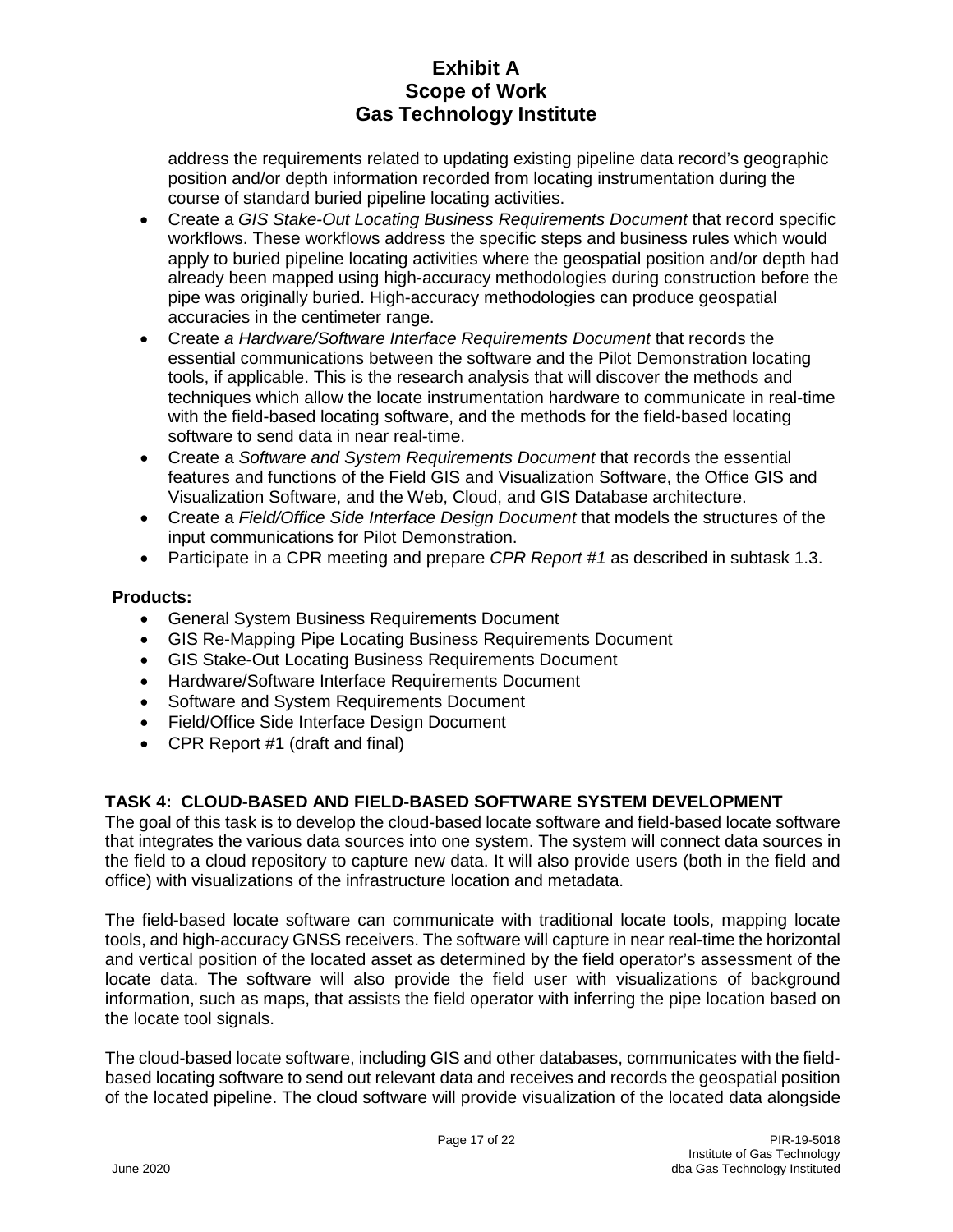GIS data layers such as the pipeline layer. The map and data visualizations are supplied to inoffice viewers via web applications embedded in the cloud-based locate software. The various data records comprising the map and 3D visualizations will be configured within the cloud-based system deployment. The data records could include compatible 3D and GIS data layers such as those containing information about the pipeline assets, integrity information, maintenance information, and leak survey records.

### **The Recipient shall:**

- Set up development Cloud architecture, Web services, and Field GIS Software environments.
- Develop the hardware/software interface between the selected pilot demonstration locate tools and the field-based locating software system. This includes resolving compatibility issues between the field computer hardware which runs the field-based locating software and the locating instrumentation hardware.
- Develop the field-based locating software and cloud-based locating software.
- Deploy the development version of the software system and all of its sub-components to an integrated development environment.
- Create an *Integration Testing Plan* that documents specific test cases which exercise the specific requirement and design element documented during Task 3.
- Execute the integration test case to identify defects in the system. A defect is any error or unexpected result that causes the software system to fail to meet a documented requirement or design element.
- Repair any defects to the software system identified during integration testing.
- Create a *Development Phase Bug Resolution Document* that documents the problems solved during integration testing and rework.
- Compile a Development Phase Software Code Repository that captures the state of the various software code at the conclusion of the development phase.
- Create a *Demonstration Site Key Performance Indicators (KPI) Evaluation Plan* that documents the data that will be measured and recorded in the field.
- Develop a *Field-based Testing Workflow and Data Collection Form* to capture KPIs.

### **Products:**

- Integration Testing Plan
- Development Phase Bug Resolution Document
- Demonstration Site Key Performance Indicators (KPI) Evaluation Plan
- Field-based Testing Workflow and Data Collection Form

## **TASK 5: SOFTWARE SYSTEM TESTING**

The goal of this task is to perform standard system testing, rework, and analysis*.* System testing will be conducted on sample buried pipe located on the recipient's campus.

- Set up and Deploy Full Test Environment.
- Create *System Testing Scripts Document* that ensure the essential features contained in the Business Workflow, Requirements and Design Documentation have been satisfied and that the system operates correctly.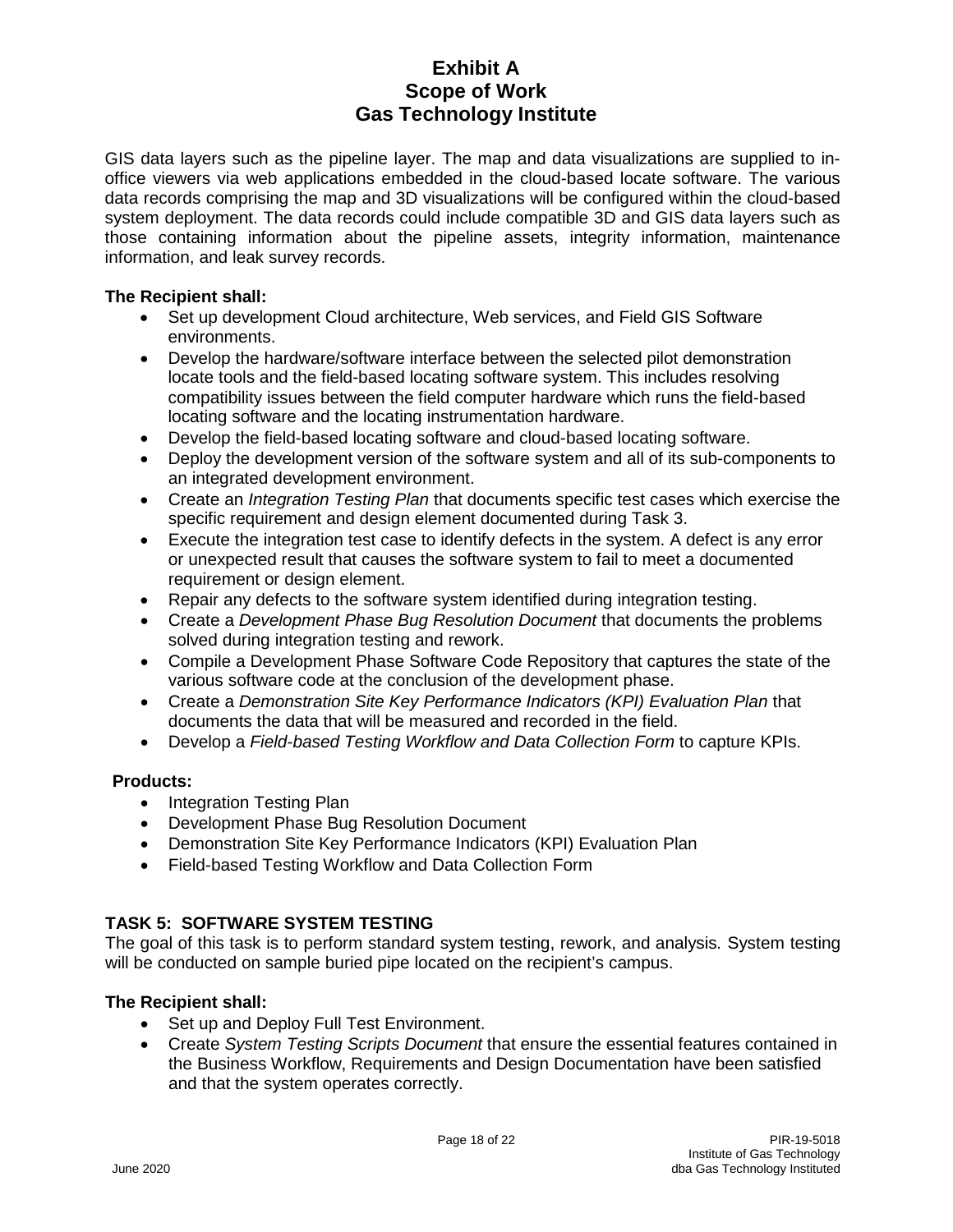- Organize a field test environment on the recipient's campus with sample buried pipe sufficient to support the execution for the system testing scripts.
- Execute System Testing scripts.
- Rework for System Testing defects.
- Create a *System Testing Phase Bug Resolution Document* that documents the problems solved during integration testing and rework.
- Compile a System Testing Phase Software Code Repository that captures the state of all software code at the conclusion of the system testing phase.
- Participate in a CPR meeting and prepare *CPR Report #2* as described in subtask 1.3.

#### **Products:**

- System Testing Scripts Document
- System Testing Phase Bug Resolution Document
- CPR Report #2 (draft and final)

## **TASK 6: PILOT DEMONSTRATION AND ANALYSIS**

The goal of this task is to conduct a minimum of a 6-month pilot demonstration at sites volunteered by California utilities to demonstrate, analyze, and optimize the software system, including proving the concept of the improved mapping capabilities.

#### **The Recipient shall:**

- Create a *Demonstration Plan* to document the coordination of human and material resources necessary to prepare and execute the demonstration.
- Set up and deploy full pilot demonstration environment.
- Train the field locating personnel participating in the Pilot Demonstration on the software system.
- Kick-off the Pilot Demonstration.
- Conduct an in-field pilot demonstration, support, and data collection.
- Analyze KPI data for improvement and enhancement goals.
- Create a *Pilot Demonstration and Analysis Document* that records the results of the KPI analysis and background information on the setup, kick-off, training, and operation of the field demonstration.
- Participate in a CPR meeting and prepare *CPR Report #3*.

#### **Products:**

- Demonstration Plan
- Pilot Demonstration and Analysis Document
- CPR Report #3 (draft and final)

### **TASK 7: EVALUATION OF PROJECT BENEFITS**

The goal of this task is to report the benefits resulting from this project.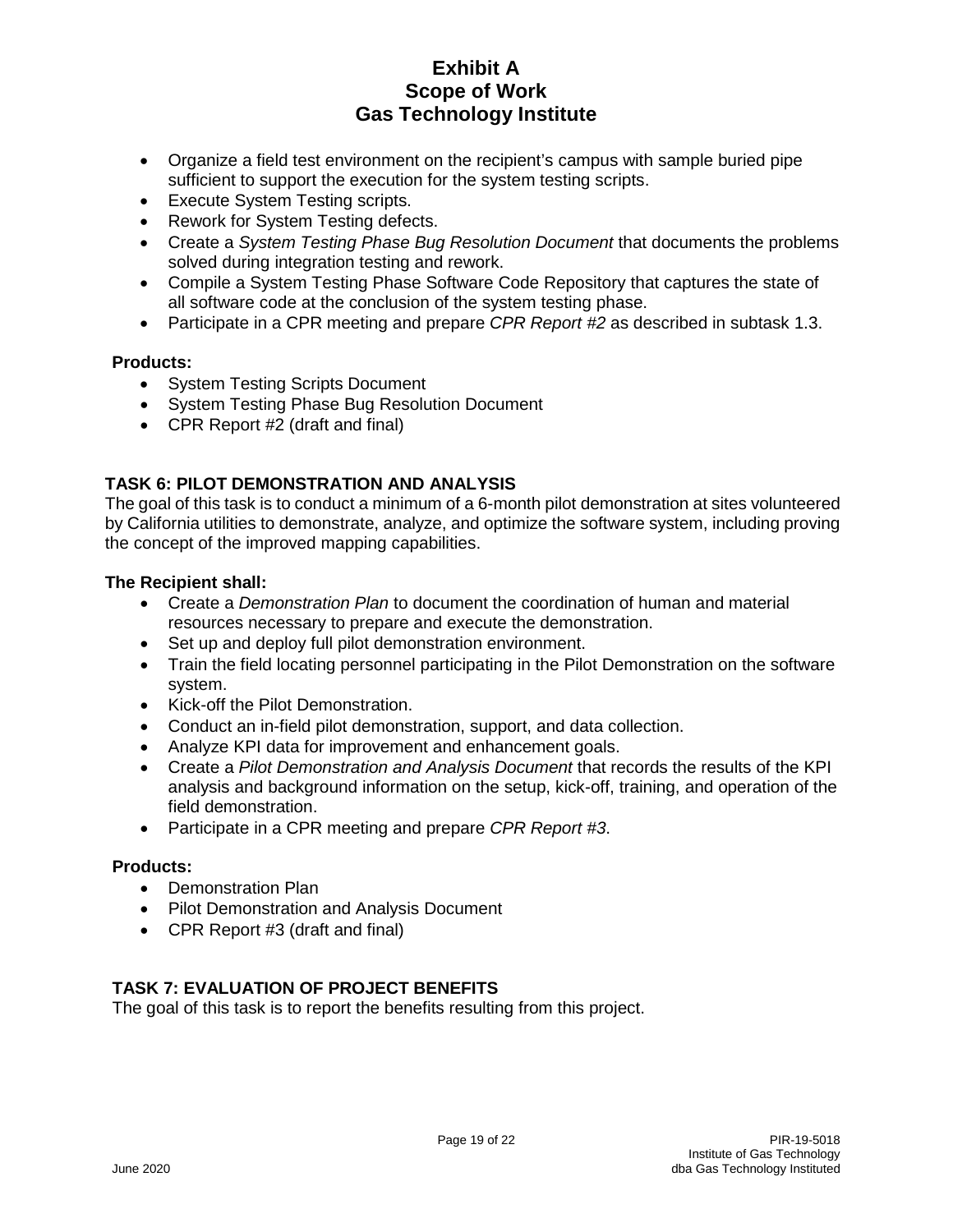- Complete three Project Benefits Questionnaires that correspond to three main intervals in the Agreement: (1) *Kick-off Meeting Benefits Questionnaire*; (2) *Mid-term Benefits Questionnaire*; and (3) *Final Meeting Benefits Questionnaire*.
- Provide all key assumptions used to estimate projected benefits, including targeted market sector (e.g., population and geographic location), projected market penetration, baseline and projected energy use and cost, operating conditions, and emission reduction calculations. Examples of information that may be requested in the questionnaires include:
	- o For Product Development Projects and Project Demonstrations:
		- Published documents, including date, title, and periodical name.<br>• Estimated or actual energy and cost savings, and estimated s
		- Estimated or actual energy and cost savings, and estimated statewide energy savings once market potential has been realized. Identify all assumptions used in the estimates.
		- **Greenhouse gas and criteria emissions reductions.**
		- Other non-energy benefits such as reliability, public safety, lower operational cost, environmental improvement, indoor environmental quality, and societal benefits.
		- Data on potential job creation, market potential, economic development, and increased state revenue as a result of the project.
		- A discussion of project product downloads from websites, and publications in technical journals.
		- A comparison of project expectations and performance. Discuss whether the goals and objectives of the Agreement have been met and what improvements are needed, if any.
		- **Additional Information for Product Development Projects:** 
			- Outcome of product development efforts, such copyrights and license agreements.
			- Units sold or projected to be sold in California and outside of California.
			- Total annual sales or projected annual sales (in dollars) of products developed under the Agreement.
			- Investment dollars/follow-on private funding as a result of Energy Commission funding.
			- Patent numbers and applications, along with dates and brief descriptions.
			- Additional Information for Product Demonstrations:
				- Outcome of demonstrations and status of technology.
				- Number of similar installations.
				- Jobs created/retained as a result of the Agreement.
	- o For Information/Tools and Other Research Studies:
		- Outcome of project.
		- Published documents, including date, title, and periodical name.
		- A discussion of policy development. State if the project has been cited in government policy publications or technical journals, or has been used to inform regulatory bodies.
		- The number of website downloads.
		- An estimate of how the project information has affected energy use and cost, or have resulted in other non-energy benefits.
		- An estimate of energy and non-energy benefits.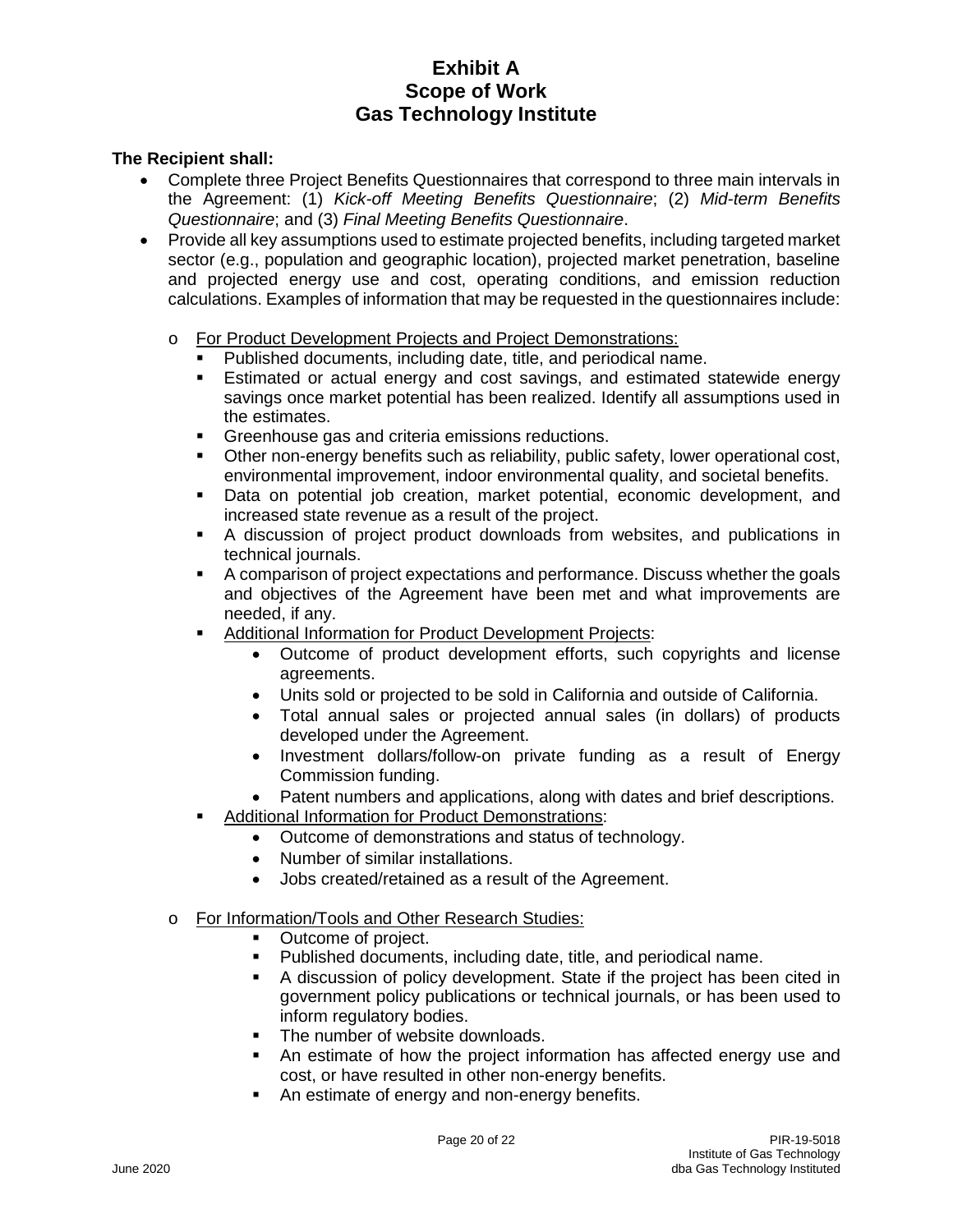- Data on potential job creation, market potential, economic development, and increased state revenue as a result of project.
- A discussion of project product downloads from websites, and publications in technical journals.
- A comparison of project expectations and performance. Discuss whether the goals and objectives of the Agreement have been met and what improvements are needed, if any.
- Respond to CAM questions regarding responses to the questionnaires.

The Energy Commission may send the Recipient similar questionnaires after the Agreement term ends. Responses to these questionnaires will be voluntary.

#### **Products:**

- Kick-off Meeting Benefits Questionnaire
- Mid-term Benefits Questionnaire
- Final Meeting Benefits Questionnaire

## **TASK 8: TECHNOLOGY/KNOWLEDGE TRANSFER ACTIVITIES**

The goal of this task is to develop a plan to make the knowledge gained, experimental results, and lessons learned available to the public and key decision makers.

- Prepare an *Initial Fact Sheet* at start of the project that describes the project. Use the format provided by the CAM.
- Prepare a *Final Project Fact Sheet* at the project's conclusion that discusses results. Use the format provided by the CAM.
- Prepare a *Technology/Knowledge Transfer Plan* that includes:
	- o An explanation of how the knowledge gained from the project will be made available to the public, including the targeted market sector and potential outreach to end users, utilities, regulatory agencies, and others.
	- $\circ$  A description of the intended use(s) for and users of the project results.
	- o Published documents, including date, title, and periodical name.
	- o Copies of documents, fact sheets, journal articles, press releases, and other documents prepared for public dissemination. These documents must include the Legal Notice required in the terms and conditions. Indicate where and when the documents were disseminated.
	- o A discussion of policy development. State if project has been or will be cited in government policy publications, or used to inform regulatory bodies.
	- o The number of website downloads or public requests for project results.
	- o Additional areas as determined by the CAM.
- Conduct technology transfer activities in accordance with the Technology/Knowledge Transfer Plan. These activities will be reported in the Progress Reports.
- When directed by the CAM, develop *Presentation Materials* for an Energy Commissionsponsored conference/workshop(s) on the project.
- When directed by the CAM, participate in annual EPIC symposium(s) sponsored by the California Energy Commission.
- Provide at least (6) six *High Quality Digital Photographs* (minimum resolution of 1300x500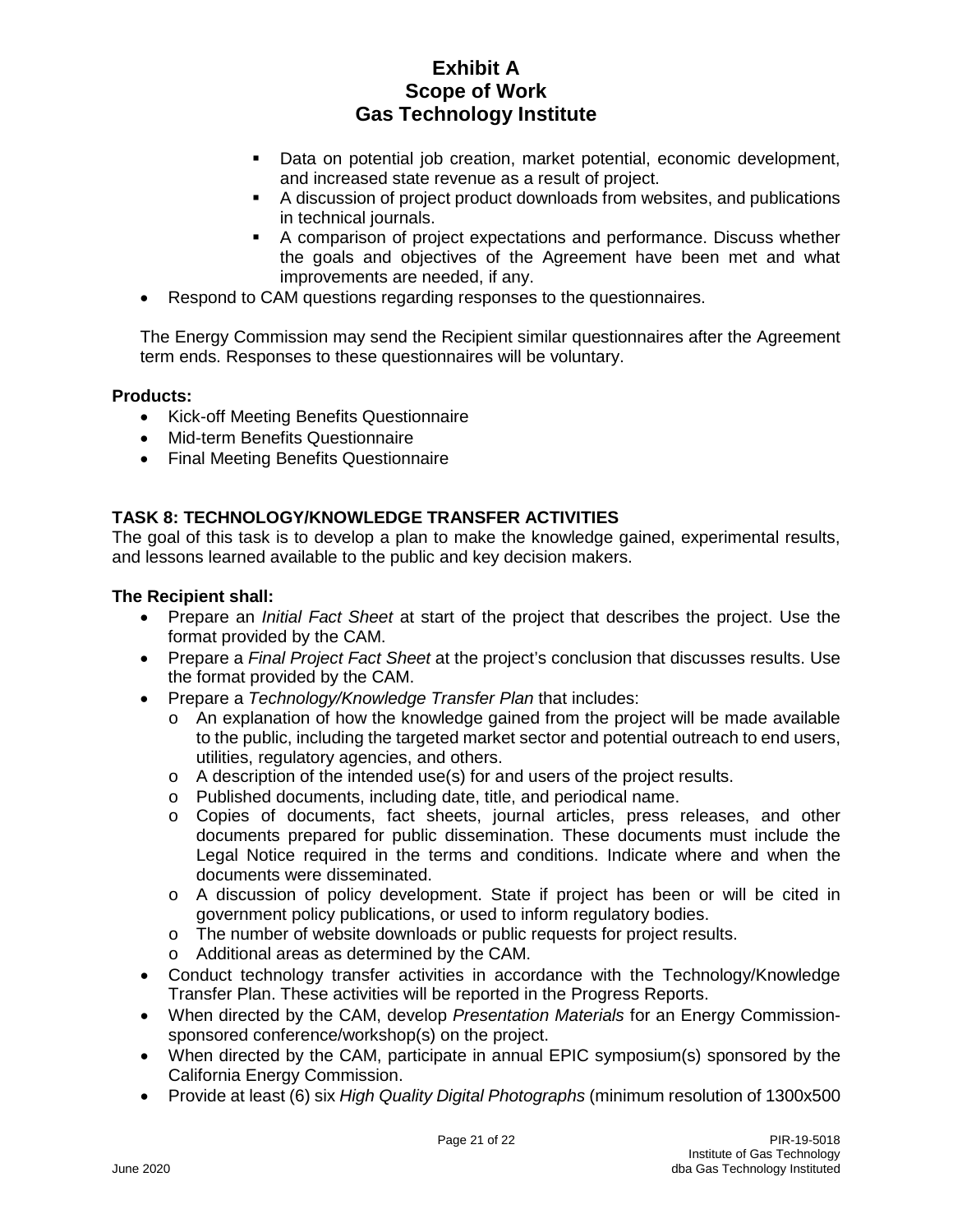pixels in landscape ratio) of pre and post technology installation at the project sites or related project photographs.

• Prepare a *Technology/Knowledge Transfer Report* on technology transfer activities conducted during the project.

#### **Products:**

- Initial Fact Sheet (draft and final)
- Final Project Fact Sheet (draft and final)
- Presentation Materials (draft and final)
- High Quality Digital Photographs
- Technology/Knowledge Transfer Plan (draft and final)
- Technology/Knowledge Transfer Report (draft and final)

#### **TASK 9: PRODUCTION READINESS PLAN**

The goal of this task is to determine the steps that will lead to the manufacturing of technologies developed in this project or to the commercialization of the project's results.

#### **The Recipient shall:**

- Prepare a *Production Readiness Plan*. The degree of detail in the plan should be proportional to the complexity of producing or commercializing the proposed product, and to its state of development. As appropriate, the plan will discuss the following:
	- o Critical production processes, equipment, facilities, personnel resources, and support systems needed to produce a commercially viable product.
	- o Internal manufacturing facilities, supplier technologies, capacity constraints imposed by the design under consideration, design-critical elements, and the use of hazardous or non-recyclable materials. The product manufacturing effort may include "proof of production processes."
	- o The estimated cost of production.
	- o The expected investment threshold needed to launch the commercial product.
	- o An implementation plan to ramp up to full production.
	- o The outcome of product development efforts, such as copyrights and license agreements.
	- o Patent numbers and applications, along with dates and brief descriptions.
	- o Other areas as determined by the CAM.

#### **Products:**

• Production Readiness Plan (draft and final)

#### **V. PROJECT SCHEDULE**

Please see the attached Excel spreadsheet.